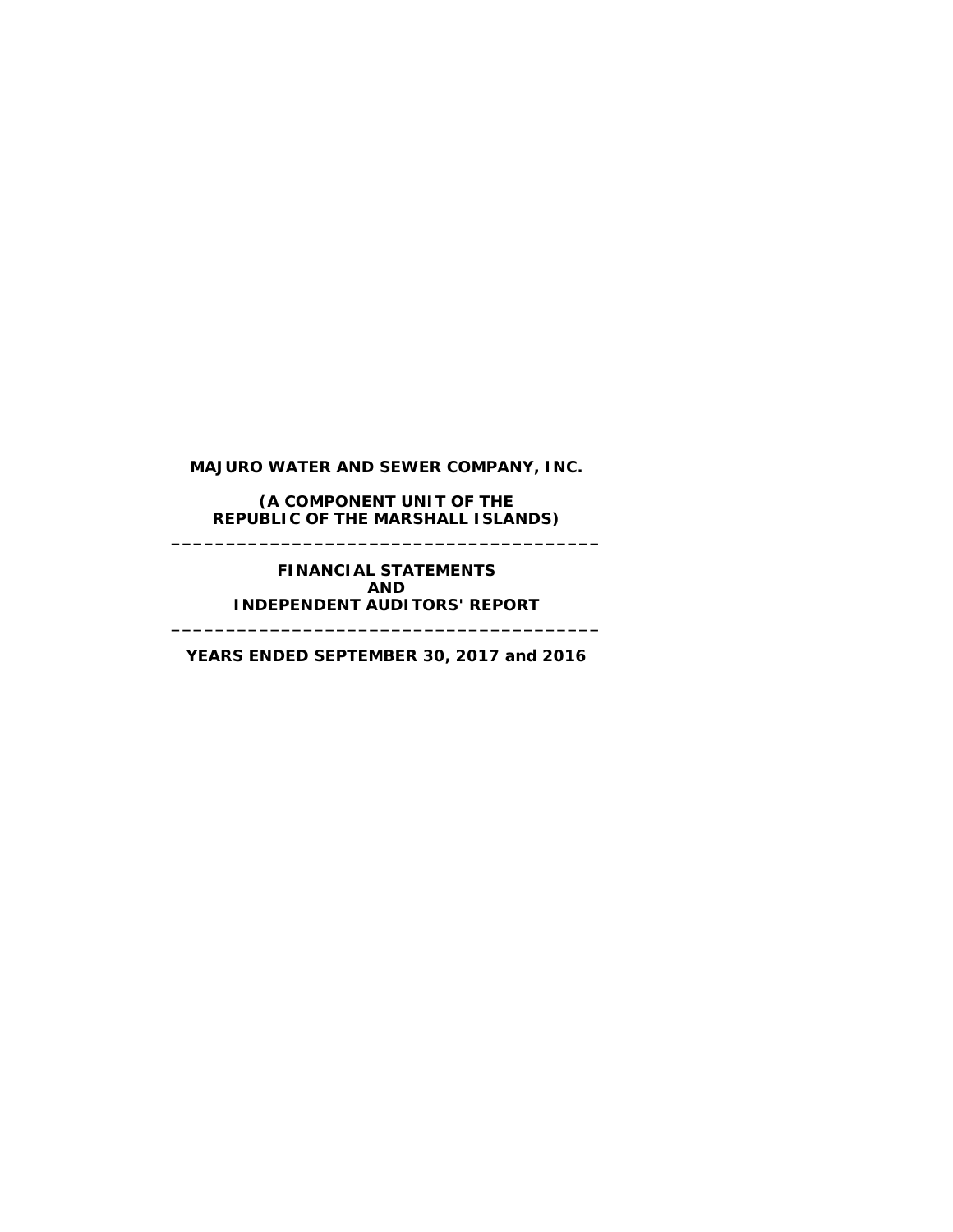Years Ended September 30, 2017 and 2016 Table of Contents

|     |                                                                                                                                                               | Page No. |
|-----|---------------------------------------------------------------------------------------------------------------------------------------------------------------|----------|
| L.  | INDEPENDENT AUDITORS' REPORT                                                                                                                                  | 1        |
| П.  | MANAGEMENT'S DISCUSSION AND ANALYSIS                                                                                                                          | 3        |
| HL. | <b>FINANCIAL STATEMENTS:</b>                                                                                                                                  |          |
|     | Statements of Net Position                                                                                                                                    | 7        |
|     | Statements of Revenues, Expenses and Changes in Net Position                                                                                                  | 8        |
|     | Statements of Cash Flows                                                                                                                                      | 9        |
|     | Notes to Financial Statements                                                                                                                                 | 10       |
| IV. | INDEPENDENT AUDITORS' REPORT ON COMPLIANCE WITH<br><b>LAWS AND REGULATIONS</b>                                                                                |          |
|     | Independent Auditors' Report on Internal Control Over<br>Financial Reporting and on Compliance and Other<br>Matters Based on an Audit of Financial Statements |          |
|     | Performed in Accordance with Government Auditing<br><b>Standards</b>                                                                                          | 18       |
|     | Unresolved Prior Year Findings                                                                                                                                | 20       |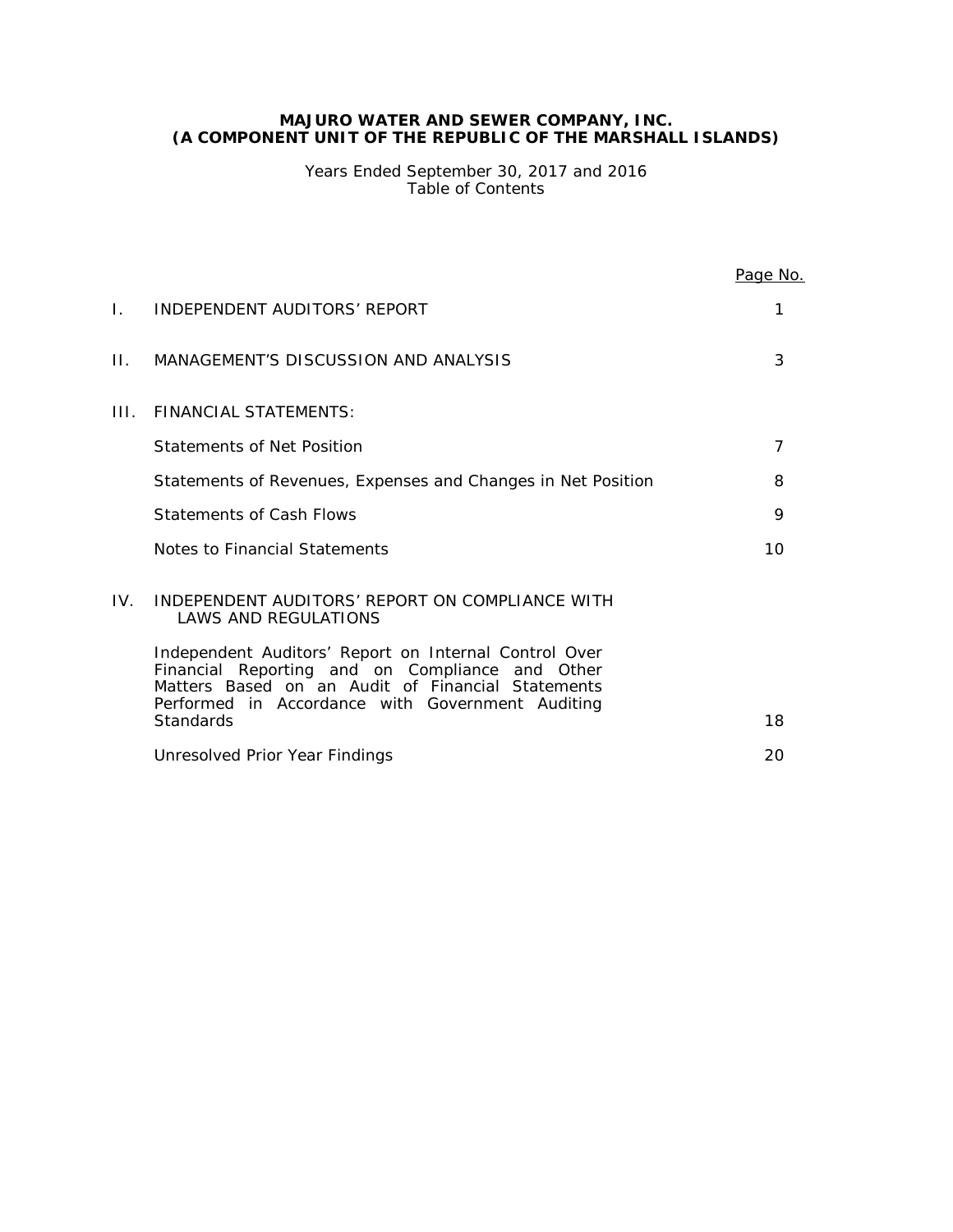# Deloitte.

Deloitte & Touche LLP 361 South Marine Corps Drive Tamuning, GU 96913-3973 USA

Tel: +1 (671) 646-3884 Fax: +1 (671) 649-4265

www.deloitte.com

# **INDEPENDENT AUDITORS' REPORT**

Board of Directors Majuro Water and Sewer Company, Inc.:

# **Report on the Financial Statements**

We have audited the accompanying financial statements of Majuro Water and Sewer Company, Inc. (MWSC), a component unit of the Republic of the Marshall Islands, which comprise the statements of net position as of September 30, 2017 and 2016, and the related statements of revenues, expenses and changes in net position and of cash flows for the years then ended, and the related notes to the financial statements.

#### *Management's Responsibility for the Financial Statements*

Management is responsible for the preparation and fair presentation of these financial statements in accordance with accounting principles generally accepted in the United States of America; this includes the design, implementation, and maintenance of internal control relevant to the preparation and fair presentation of financial statements that are free from material misstatement, whether due to fraud or error.

#### *Auditors' Responsibility*

Our responsibility is to express an opinion on these financial statements based on our audits. We conducted our audits in accordance with auditing standards generally accepted in the United States of America and the standards applicable to financial audits contained in *Government Auditing Standards,* issued by the Comptroller General of the United States. Those standards require that we plan and perform the audit to obtain reasonable assurance about whether the financial statements are free from material misstatement.

An audit involves performing procedures to obtain audit evidence about the amounts and disclosures in the financial statements. The procedures selected depend on the auditor's judgment, including the assessment of the risks of material misstatement of the financial statements, whether due to fraud or error. In making those risk assessments, the auditor considers internal control relevant to the entity's preparation and fair presentation of the financial statements in order to design audit procedures that are appropriate in the circumstances, but not for the purpose of expressing an opinion on the effectiveness of the entity's internal control. Accordingly, we express no such opinion. An audit also includes evaluating the appropriateness of accounting policies used and the reasonableness of significant accounting estimates made by management, as well as evaluating the overall presentation of the financial statements.

We believe that the audit evidence we have obtained is sufficient and appropriate to provide a basis for our audit opinion.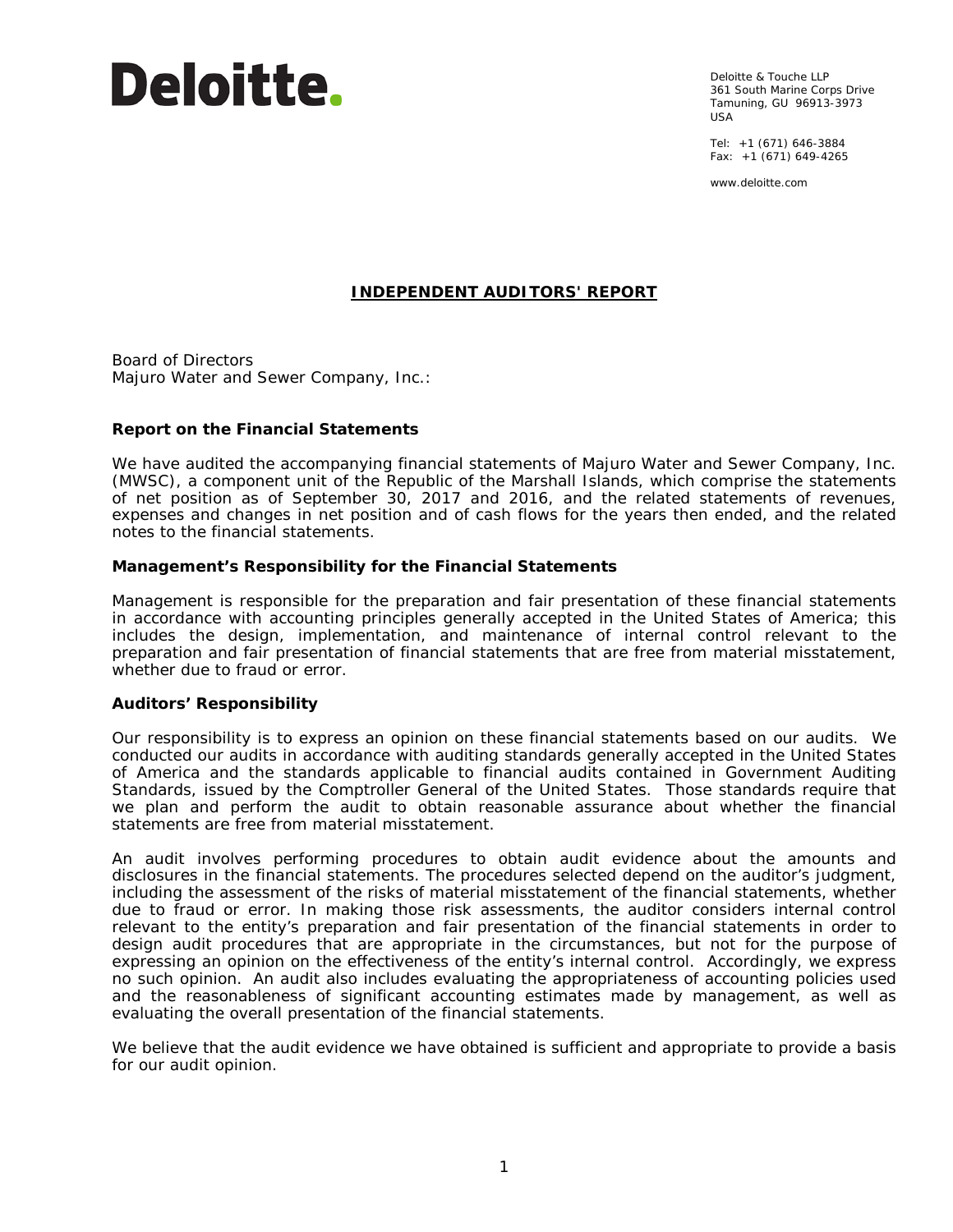# Deloitte.

# *Opinion*

In our opinion, the financial statements referred to above present fairly, in all material respects, the financial position of Majuro Water and Sewer Company, Inc. as of September 30, 2017 and 2016, and the results of its operations and its cash flows for the years then ended in accordance with accounting principles generally accepted in the United States of America.

#### *Emphasis-of-Matter*

#### *Going Concern*

The accompanying financial statements have been prepared assuming that MWSC will continue as a going concern. As discussed in Note 8 to the financial statements, MWSC's recurring losses from operations raise substantial doubt about its ability to continue as a going concern. Management's plans concerning these matters are also discussed in Note 8 to the financial statements. The financial statements do not include any adjustments that might result from the outcome of this uncertainty. Our opinion is not modified with respect to this matter.

# *Other Matters*

#### *Required Supplementary Information*

Accounting principles generally accepted in the United States of America require that the Management's Discussion and Analysis on pages 3 through 6 be presented to supplement the financial statements. Such information, although not a part of the financial statements, is required by the Governmental Accounting Standards Board who considers it to be an essential part of financial reporting for placing the financial statements in an appropriate operational, economic, or historical context. We have applied certain limited procedures to the required supplementary information in accordance with auditing standards generally accepted in the United States of America, which consisted of inquiries of management about the methods of preparing the information and comparing the information for consistency with management's responses to our inquiries, the financial statements, and other knowledge we obtained during our audit of the financial statements. We do not express an opinion or provide any assurance on the information because the limited procedures do not provide us with sufficient evidence to express an opinion or provide any assurance.

# **Other Reporting Required by** *Government Auditing Standards*

In accordance with *Government Auditing Standards*, we have also issued our report dated June 22, 2018, on our consideration of MWSC's internal control over financial reporting and on our tests of its compliance with certain provisions of laws, regulations, contracts, and grant agreements and other matters. The purpose of that report is solely to describe the scope of our testing of internal control over financial reporting and compliance and the results of that testing, and not to provide an opinion on the effectiveness of MWSC's internal control over financial reporting or on compliance. That report is an integral part of an audit performed in accordance with *Government Auditing Standards* in considering MWSC's internal control over financial reporting and compliance.

loite Harlett

June 22, 2018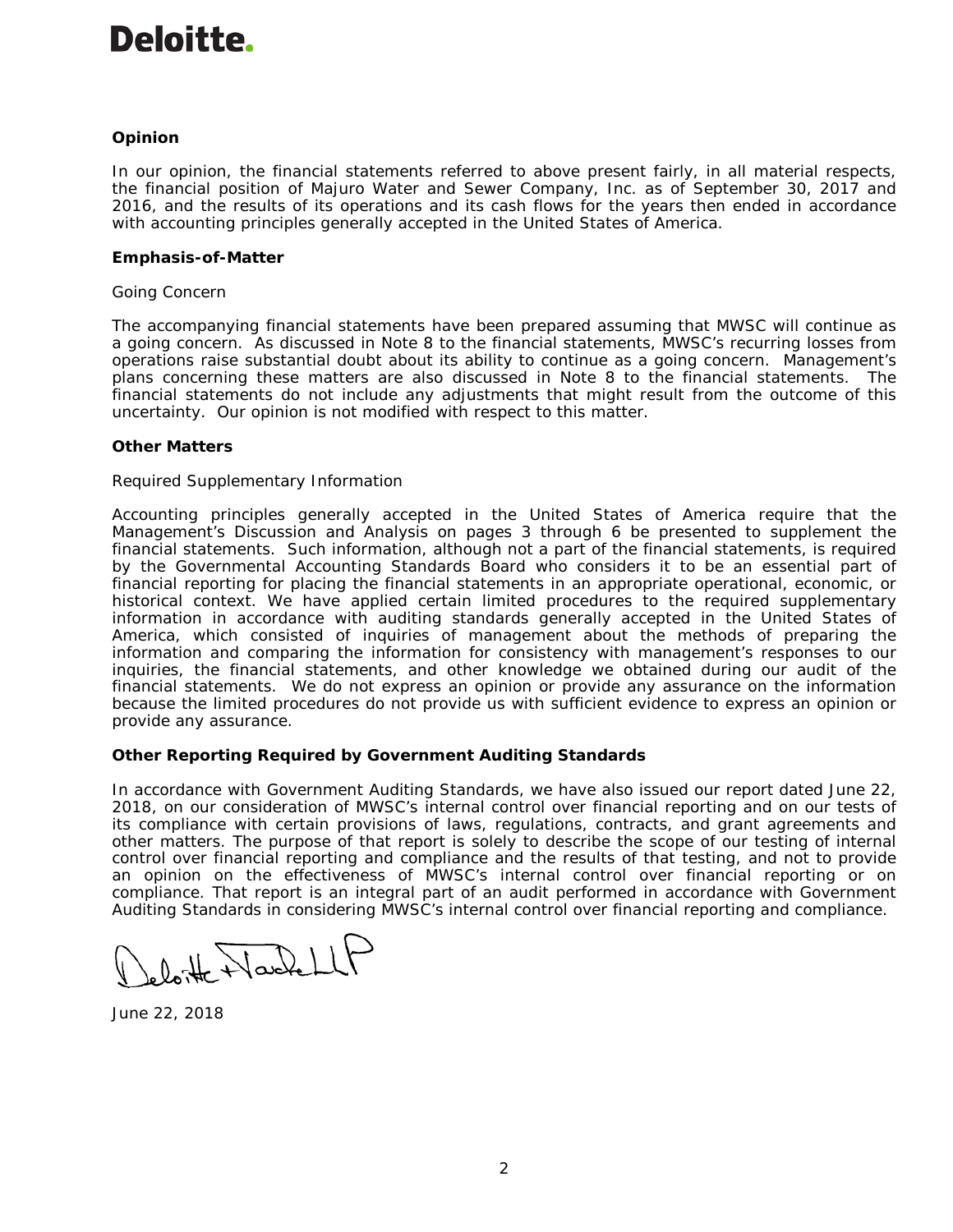Management's Discussion and Analysis Years Ended September 30, 2017 and 2016

#### **FINANCIAL HIGHLIGHTS**

Majuro Water and Sewer Company Inc.'s (MWSC) net position decreased by \$187,575 in 2017 compared to a decrease of \$305,852 in 2016. The significant decrease was mainly due to a decrease in revenues and an increase in operational expenses.

Total operating revenues decreased by \$270,891 from \$1,671,782 in 2016 to \$1,400,891 in 2017. Within the operating revenues, utility billings decreased by \$12,353 from \$1,182,190 in 2016 to \$1,169,837 in 2017. Hook-ups and deliveries decreased by \$228,457 from \$455,100 in 2016 to \$226,643 in 2017. The significant decrease in revenue is due to less demand in water deliveries. Furthermore, there has been an additional \$332,104 allowance provided for uncollectable accounts in 2017 compared with \$369,621 in 2016.

Operating expenses increased by \$39,783 from \$1,860,720 in 2016 to \$1,900,503 in 2017. The main contributing factor for the increase in operating expenses is an increase in electricity \$68,567, contractual services \$11,369, depreciation and amortization \$80,100 and insurance \$8,257, offset by a decrease in salaries, wages and benefits \$23,450, spare parts \$35,590, petroleum, oil and lubricants \$13,722, travel \$11,693, communications \$1,288, repairs and maintenance \$6,832, office supplies \$8,154, freight and handling \$19,804 and miscellaneous \$7,977.

The statement of cash flows net decrease in cash was \$169,692 in 2017 compared with net increase of \$70,193 in 2016. The operating activities of MWSC resulted in a net cash inflow of \$9,866 in 2017 compared to a net cash outflow of \$111,107 in 2016. The increase in net cash from operations in 2017 was offset to a degree by the decrease in net cash from noncapital financial activities of \$675 and net cash from capital and related financing activities of \$178,883.

#### **FINANCIAL ANALYSIS OF MWSC**

The statement of net position and the statement of revenues, expenses and changes in net position provide an indication of MWSC's financial condition. MWSC's net position reflects the difference between assets and liabilities. An increase in net position over time typically indicates an improvement in financial condition.

A summary of MWSC's Statements of Net Position is presented below:

|                                                                                 |    | 2017                               |    | 2016                                  |    | 2015                                  |
|---------------------------------------------------------------------------------|----|------------------------------------|----|---------------------------------------|----|---------------------------------------|
| Current assets<br>Capital assets, net                                           | \$ | 815,375<br>1,666,504               | \$ | 1,125,681<br>1,138,340                | \$ | 939,114<br>1,209,568                  |
| Total assets                                                                    | \$ | 2,481,879                          | \$ | 2,264,021                             | \$ | 2,148,682                             |
| <b>Current liabilities</b>                                                      | S  | 2,805,423                          |    | 2,399,990                             |    | \$1,978,799                           |
| Net position:<br>Net investment in capital assets<br>Restricted<br>Unrestricted |    | 1,666,504<br>85,300<br>(2,075,348) |    | 1,138,340<br>155,083<br>(1, 429, 392) |    | 1,209,568<br>310,222<br>(1, 349, 907) |
| Total net position                                                              |    | (323,544)                          |    | (135, 969)                            |    | 169,883                               |
| Total liabilities and net position                                              |    | 2.481.879                          | S  | 2.264.021                             | S  | 2,148,682                             |

As indicated above, total assets increased by \$217,858 from \$2,264,021 in 2016 to \$2,481,879 in 2017.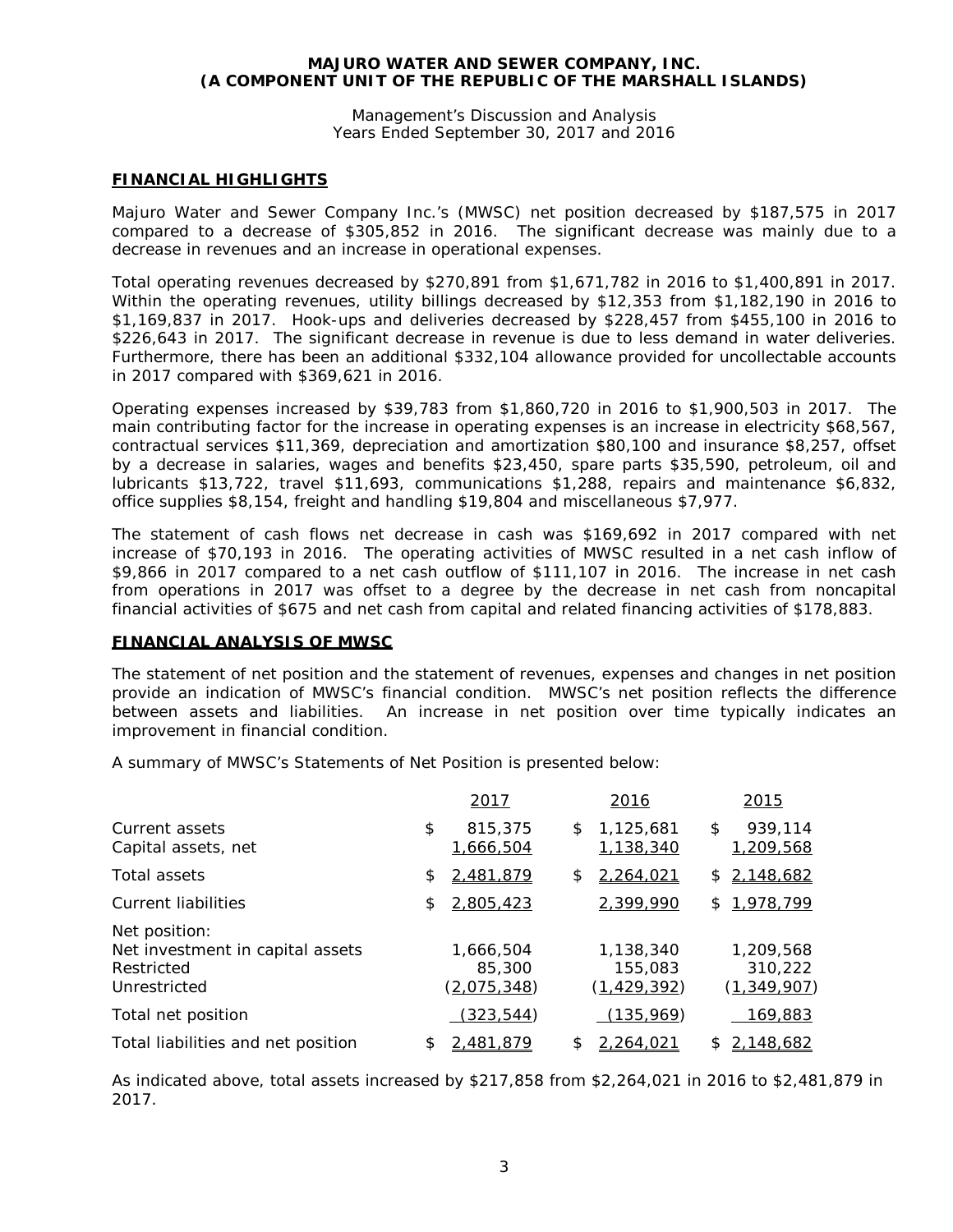Management's Discussion and Analysis Years Ended September 30, 2017 and 2016

Total liabilities reflect an increase of \$405,433 from \$2,399,990 in 2016 to \$2,805,423 in 2017. The net position decreased by \$187,575 from a net deficit of \$135,969 in 2016. There were no non-current liabilities at September 30, 2017 and 2016.

A summary of MWSC's Statements of Revenues, Expenses, and Changes in Net Position is presented below:

| Revenues:                                                | 2017             | 2016                   | 2015                       |
|----------------------------------------------------------|------------------|------------------------|----------------------------|
| Net operating revenues<br>Nonoperating revenues          | 1,068,787<br>\$  | \$1,302,161<br>150,000 | 1,056,495<br>\$<br>300,000 |
| Total revenues                                           | 1,068,787        | 1,452,161              | 1,356,495                  |
| Expenses:<br>Operating expenses<br>Nonoperating expenses | 1,900,503<br>675 | 1,860,720<br>542       | 1,618,071<br>1,487         |
| Total expenses                                           | 1,901,178        | 1,861,262              | 1,619,558                  |
| Capital contributions                                    | 644,816          | <u>103,249</u>         | <u>120,418</u>             |
| Change in net position                                   | <u>(187,575)</u> | (305, 852)<br>\$       | (142, 646)                 |

The Statement of Revenue, Expenses and Changes in Net Position identifies that various revenue and expense items that impacted the change in net position. As indicated above, MWSC's operating revenues decreased by \$233,374 from \$1,302,161 in 2016 to \$1,068,787 in 2017. A decrease in revenue for 2017 consists of utility billing \$1,169,837 hook-up and deliveries \$226,643, others \$4,411 and a decrease in bad debts expense of \$37,517.

Nonoperating revenues represent operating subsidies and grants received. RepMar discontinued financial support to assist MWSC with the payment of the monthly electricity bills owed to Marshalls Energy Company, Inc. The grants received from the Government of Japan in 2017 of \$603,216 pertain to reversed osmosis units, water truck and spare parts. The grants received from Republic of the Marshall Islands Port Authority of \$41,600 pertain to pumps for Airport runway.

The graph below shows the major components of operating revenues for 2017 compared with the years 2011 through 2016.

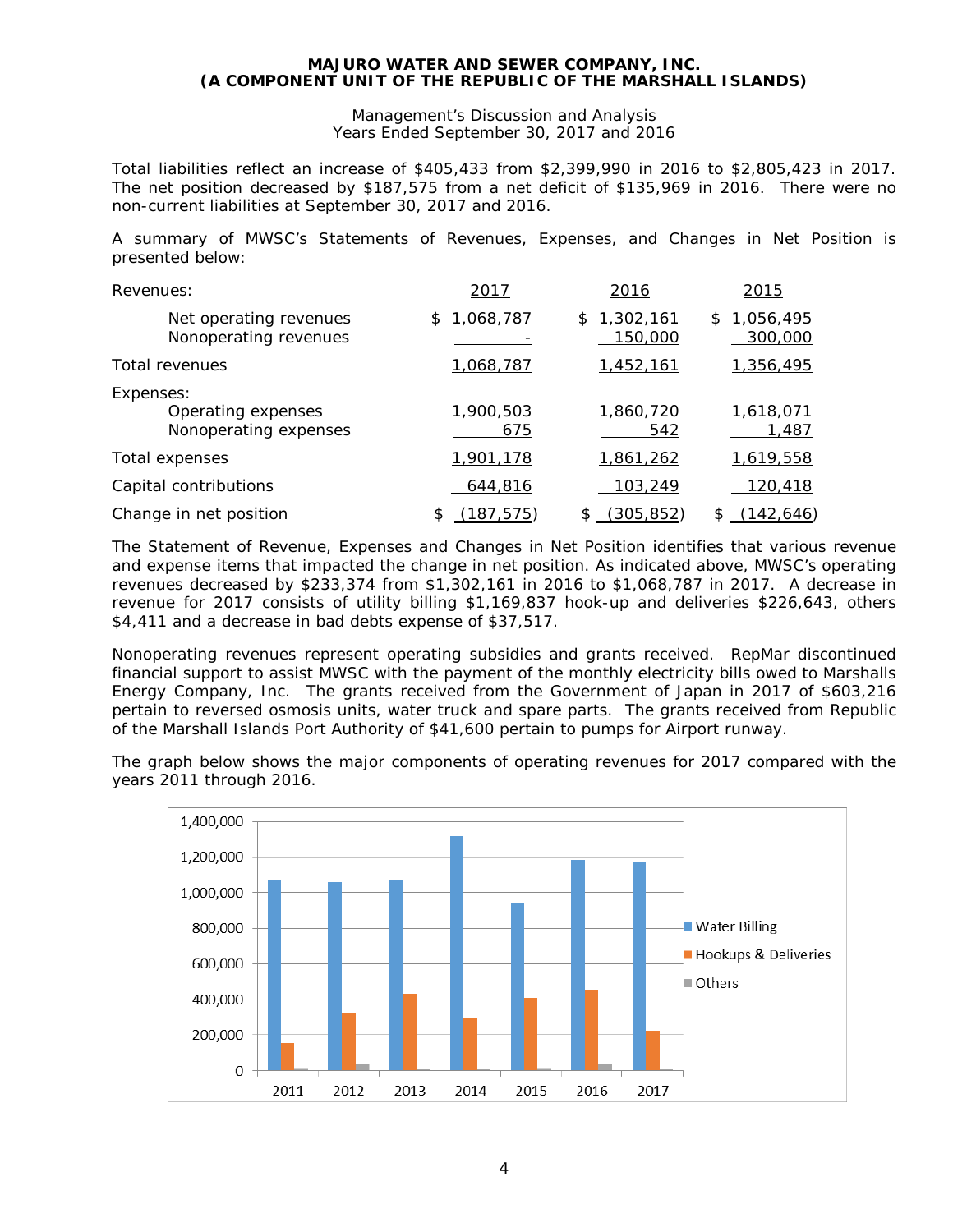Management's Discussion and Analysis Years Ended September 30, 2017 and 2016

Operating expenses increased by \$39,783 to \$1,900,503 in 2017 from \$1,860,720 in 2016. The graph below shows the major components of operating expenses for 2017 compared with the years 2011 to 2016.



# **CAPITAL ASSETS**

Net capital assets increased by \$528,164 in 2017 as a result of the acquisition of vehicles for a total cost of \$142,500, machinery and equipment of \$665,171 and office equipment of \$13,934 less total depreciation and amortization for the year of \$295,535.

MWSC received capital contributions of \$644,816 in 2017. The contribution of \$603,216 are from the Government of Japan for reversed osmosis units, water truck and spare parts. The capital contribution of \$41,600 from Republic of the Marshall Islands Ports Authority is for the Airport runway pumps. Please refer to note 4 to the financial statements for additional information on MWSC's capital assets.

# **FUTURE OUTLOOK ON SUSTAINABILITY**

Future sustainability for Majuro Water & Sewer Company will require four major changes:

1. Increase in our customer base. Currently, we have some 1,249 water customers and 2,454 sewer customers out of a possible 3,703. Increasing our customer base without having major expansions to our assets will mean a significant increase in revenue without proportional increase in operating costs.

Encouraging new customers will require a concerted long term community awareness and educational program to have them understand the value and benefits of connecting to our water and sewer system.

2. Renovate and repair our water, sewer and saltwater assets to improve reliability, and consequently, service to our customers.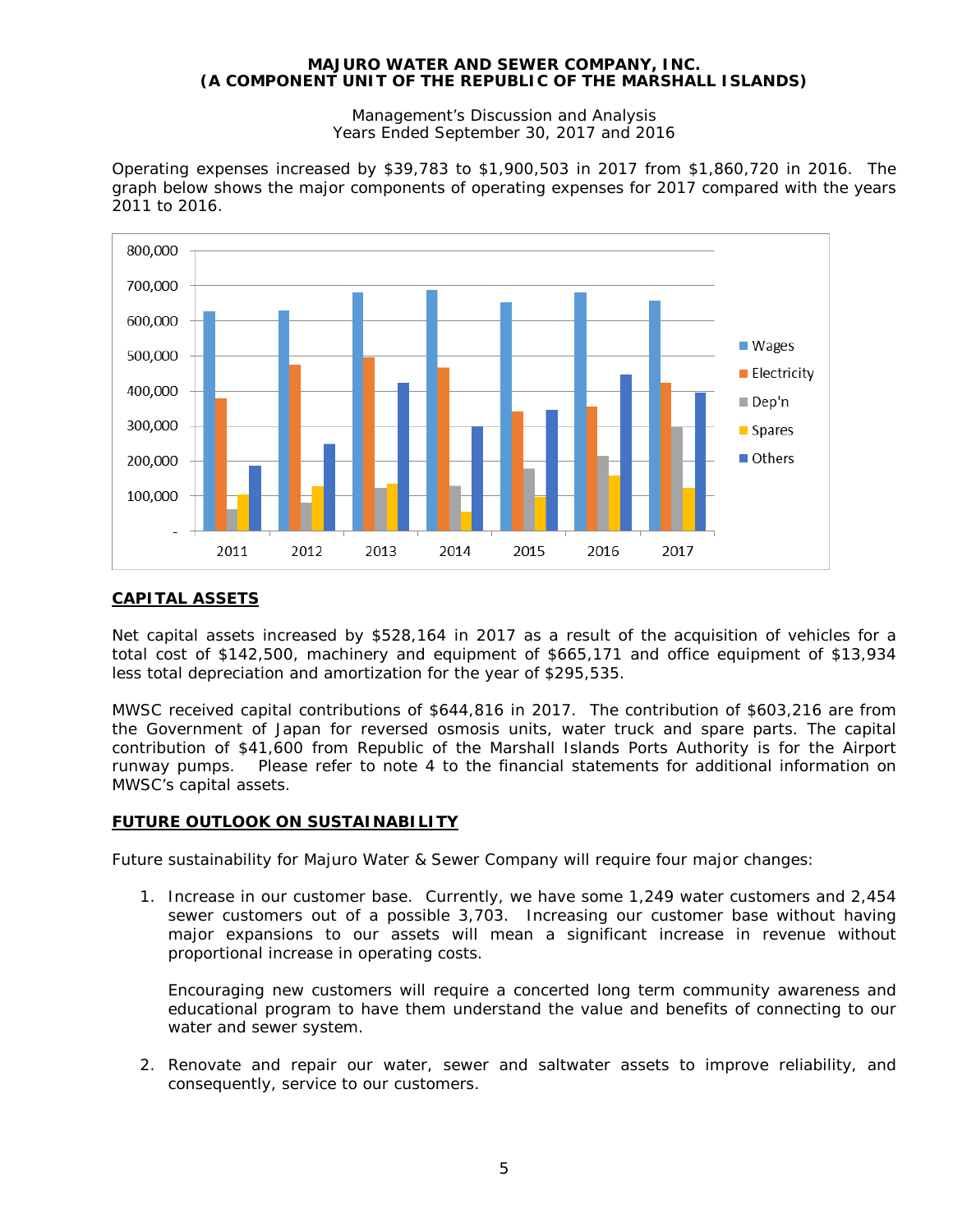Management's Discussion and Analysis Years Ended September 30, 2017 and 2016

#### **FUTURE OUTLOOK ON SUSTAINABILITY, CONTINUED**

- 3. Tariff reform to recognize the cost of operating the business and to recognize inflation since the last tariff adjustment was 11 years ago. MWSC will prepare tariff reform proposal based on present and future needs for Board approval.
- 4. Initiate survey of all services provided.

#### **MWSC'S FOCUS IN THE COMING YEAR**

MWSC's focus in the coming year will be six fold:

- 1. Continued implementation of development goals under the guidance of the 20-Year Development Plan. Lift stations, saltwater stations and parts of the water treatment plants are being targeted for upgrades with leftover Department of Interior funding from the grant used to complete the 20-year development plan. These stations are also being examined for energy efficiency improvements from the Sustainable Energy Development Project (SEDeP) implemented by the World Bank on behalf of the RMI.
- 2. Submit application to USDA in regards to the replacement of the sewage outfall. A replacement outfall is provided at Delap which allows sewage to be dispersed and assimilated into the environment, away from the coastline. Public health is significantly improved along the coastline at Delap.
- 3. Utilize available funding from ADB to begin project preparation for the following projects:
	- a. MWSC's Non Revenue Water Improvement Plan. This plan will improve MWSC's capability to capture lost revenue in our water system and will provide MWSC with a water balance on the system.
	- b. Establishing an asset management and GIS system. With the objective of accurate and reliable information about the location, condition and performance of its assets.
	- c. Macerator Facility/Rehab of Pump Stations No. 1. This facility will provide a physical treatment of sewage streams and output to the newly rebuilt outfall in Delap. Large solids will macerated into smaller particles for easier/better dispersion of outfall.
- 4. Establishing a Statement of Corporate Intent that will cover current fiscal year and the next two fiscal years.
- 5. Establishing a Business Plan that will cover current fiscal year and the next two fiscal years.
- 6. Hire an Attorney to collect long outstanding debts and other legal issues.

Management's Discussion and Analysis for the year ended September 30, 2016 is set forth in MWSC's report on the audit of financial statements, which is dated June 2, 2017. Such Management's Discussion and Analysis explains the major factors impacting the 2016 financial statements and can be obtained from MWSC's General Manager via the contact information below.

#### **ADDITIONAL FINANCE INFORMATION**

The discussion and analysis is designed to provide MWSC's financial operations and financial condition. Should the reader have questions regarding the information included in this report or wish to request additional financial information, please contact the Majuro Water and Sewer Company, Inc. General Manager at P.O. Box 1751 Majuro, MH 96960.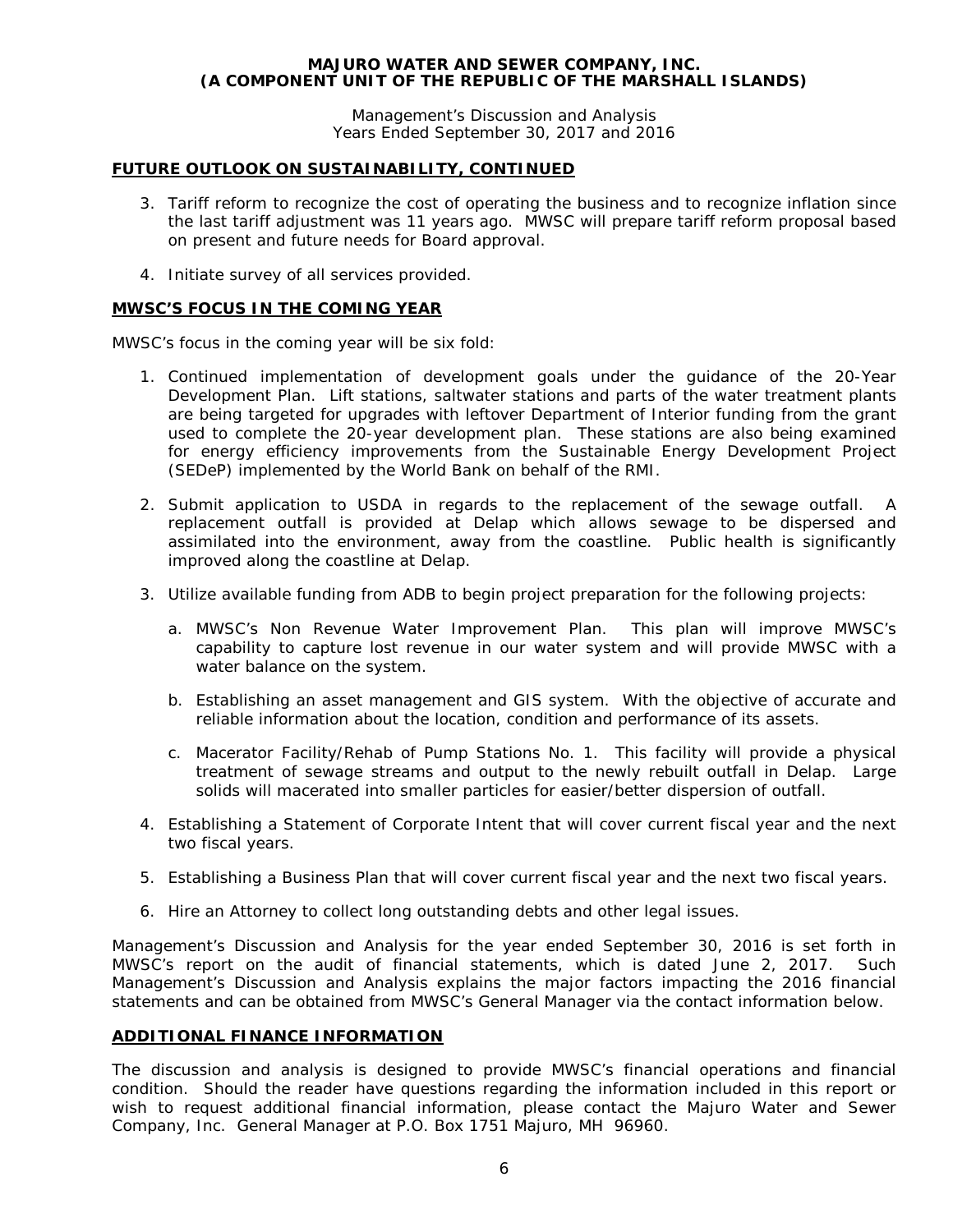# Statements of Net Position September 30, 2017 and 2016

| <b>ASSETS</b>                                                                                         | 2017                                    | 2016                                  |
|-------------------------------------------------------------------------------------------------------|-----------------------------------------|---------------------------------------|
| Current assets:<br>Cash                                                                               | \$<br>155,614 \$                        | 325,306                               |
| Receivables:<br>Utility<br>Affiliates<br>Other                                                        | 1,650,277<br>185,316<br>87,498          | 1,488,544<br>157,615<br>92,477        |
| Less allowance for doubtful accounts                                                                  | 1,923,091<br>(1,684,342)                | 1,738,636<br>(1, 451, 773)            |
|                                                                                                       | 238,749                                 | 286,863                               |
| Inventory<br>Prepaid expenses                                                                         | 410,742<br>10,270                       | 437,321<br>76,191                     |
| Total current assets                                                                                  | 815,375                                 | 1,125,681                             |
| Capital assets, net                                                                                   | 1,666,504                               | 1,138,340                             |
|                                                                                                       | \$<br>2,481,879 \$                      | 2,264,021                             |
| <b>LIABILITIES AND NET POSITION</b>                                                                   |                                         |                                       |
| <b>Current liabilities:</b><br>Accounts payable<br>Payable to affiliates<br>Other accrued liabilities | \$<br>169,125 \$<br>2,582,355<br>53,943 | 137,125<br>2,214,547<br>48,318        |
| <b>Total current liabilities</b>                                                                      | 2,805,423                               | 2,399,990                             |
| Commitment and contingency                                                                            |                                         |                                       |
| Net position:<br>Net investment in capital assets<br>Restricted<br>Unrestricted                       | 1,666,504<br>85,300<br>(2,075,348)      | 1,138,340<br>155,083<br>(1, 429, 392) |
| Total net position                                                                                    | (323, 544)                              | (135, 969)                            |
|                                                                                                       | \$<br>2,481,879 \$                      | 2,264,021                             |
| See accompanying notes to financial statements.                                                       |                                         |                                       |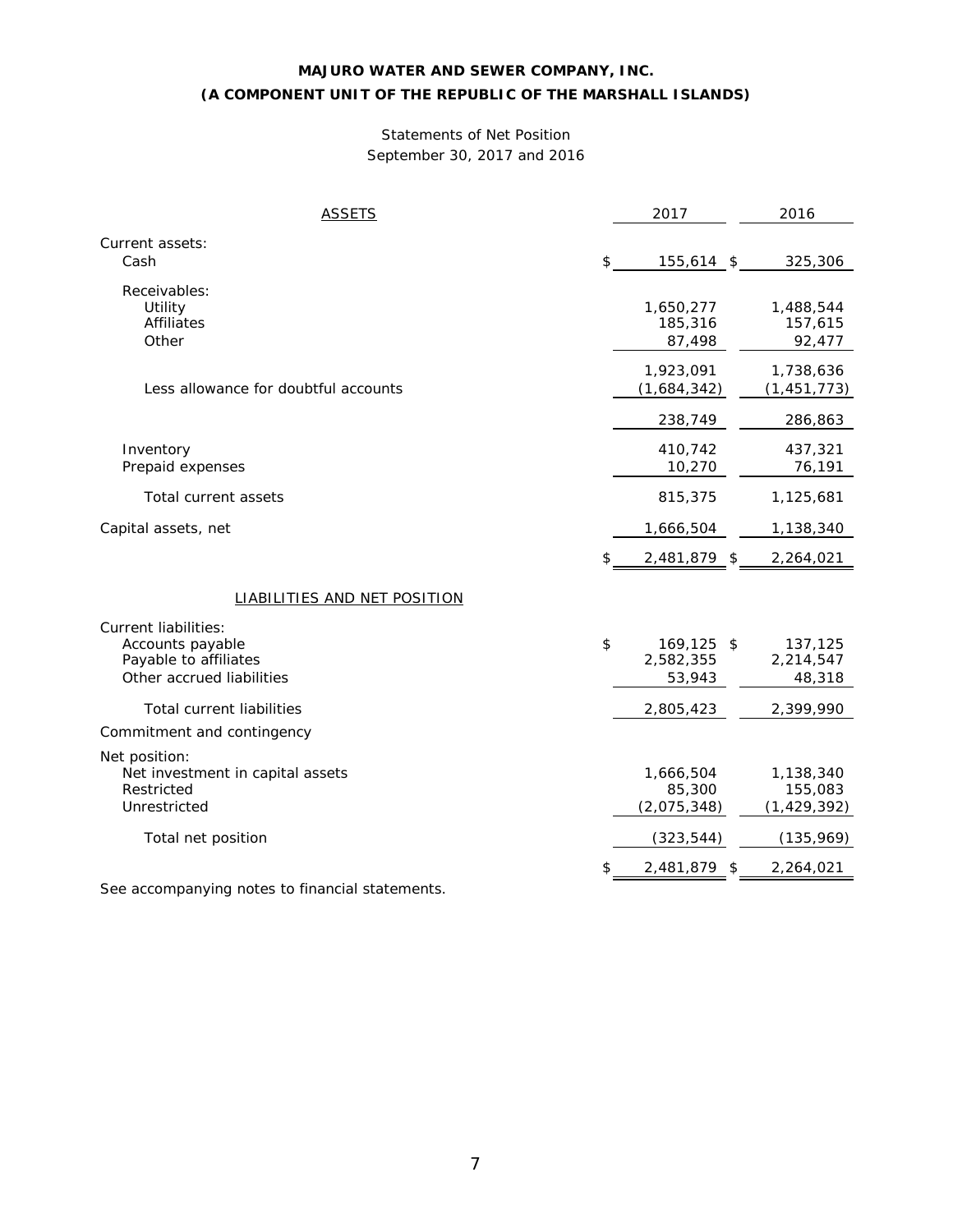# Statements of Revenues, Expenses and Changes in Net Position Years Ended September 30, 2017 and 2016

|                                                                                                                                                                                                                                                                                                                                                           | 2017                                                                                                                                                           | 2016                                                                                                                                                           |
|-----------------------------------------------------------------------------------------------------------------------------------------------------------------------------------------------------------------------------------------------------------------------------------------------------------------------------------------------------------|----------------------------------------------------------------------------------------------------------------------------------------------------------------|----------------------------------------------------------------------------------------------------------------------------------------------------------------|
| Operating revenues:<br>Utility billings<br>Hook-up and deliveries<br>Other                                                                                                                                                                                                                                                                                | \$<br>1,169,837 \$<br>226,643<br>4,411                                                                                                                         | 1,182,190<br>455,100<br>34,492                                                                                                                                 |
| Total operating revenues<br>Less uncollectable accounts                                                                                                                                                                                                                                                                                                   | 1,400,891<br>(332, 104)                                                                                                                                        | 1,671,782<br>(369, 621)                                                                                                                                        |
| Total net operating revenues                                                                                                                                                                                                                                                                                                                              | 1,068,787                                                                                                                                                      | 1,302,161                                                                                                                                                      |
| Operating expenses:<br>Salaries, wages and benefits<br>Electricity<br>Depreciation and amortization<br>Spare parts<br>Petroleum, oil and lubricants<br>Contractual services<br>Insurance<br>Travel<br>Communications<br>Repairs and maintenance<br>Office supplies<br>Freight and handling<br>Miscellaneous<br>Total operating expenses<br>Operating loss | 657,989<br>425,385<br>295,535<br>124,395<br>47,685<br>39,554<br>33,070<br>29,960<br>28,513<br>25,346<br>24,106<br>22,047<br>146,918<br>1,900,503<br>(831, 716) | 681,439<br>356,818<br>215,435<br>159,985<br>61,407<br>28,185<br>24,813<br>41,653<br>29,801<br>32,178<br>32,260<br>41,851<br>154,895<br>1,860,720<br>(558, 559) |
| Nonoperating revenues (expenses), net:<br>Contributions from RepMar<br>Penalties and interest                                                                                                                                                                                                                                                             | (675)                                                                                                                                                          | 150,000<br>(542)                                                                                                                                               |
| Total nonoperating (expenses) revenues, net                                                                                                                                                                                                                                                                                                               | (675)                                                                                                                                                          | 149,458                                                                                                                                                        |
| Capital contributions:<br>Government of Japan<br>Republic of the Marshall Islands Ports Authority<br>Other grants and contributions                                                                                                                                                                                                                       | 603,216<br>41,600                                                                                                                                              | 103,249                                                                                                                                                        |
| Total capital contributions                                                                                                                                                                                                                                                                                                                               | 644,816                                                                                                                                                        | 103,249                                                                                                                                                        |
| Change in net position                                                                                                                                                                                                                                                                                                                                    | (187, 575)                                                                                                                                                     | (305, 852)                                                                                                                                                     |
| Net position at beginning of year                                                                                                                                                                                                                                                                                                                         | (135, 969)                                                                                                                                                     | 169,883                                                                                                                                                        |
| Net position at end of year                                                                                                                                                                                                                                                                                                                               | \$<br>$(323, 544)$ \$                                                                                                                                          | (135, 969)                                                                                                                                                     |

See accompanying notes to financial statements.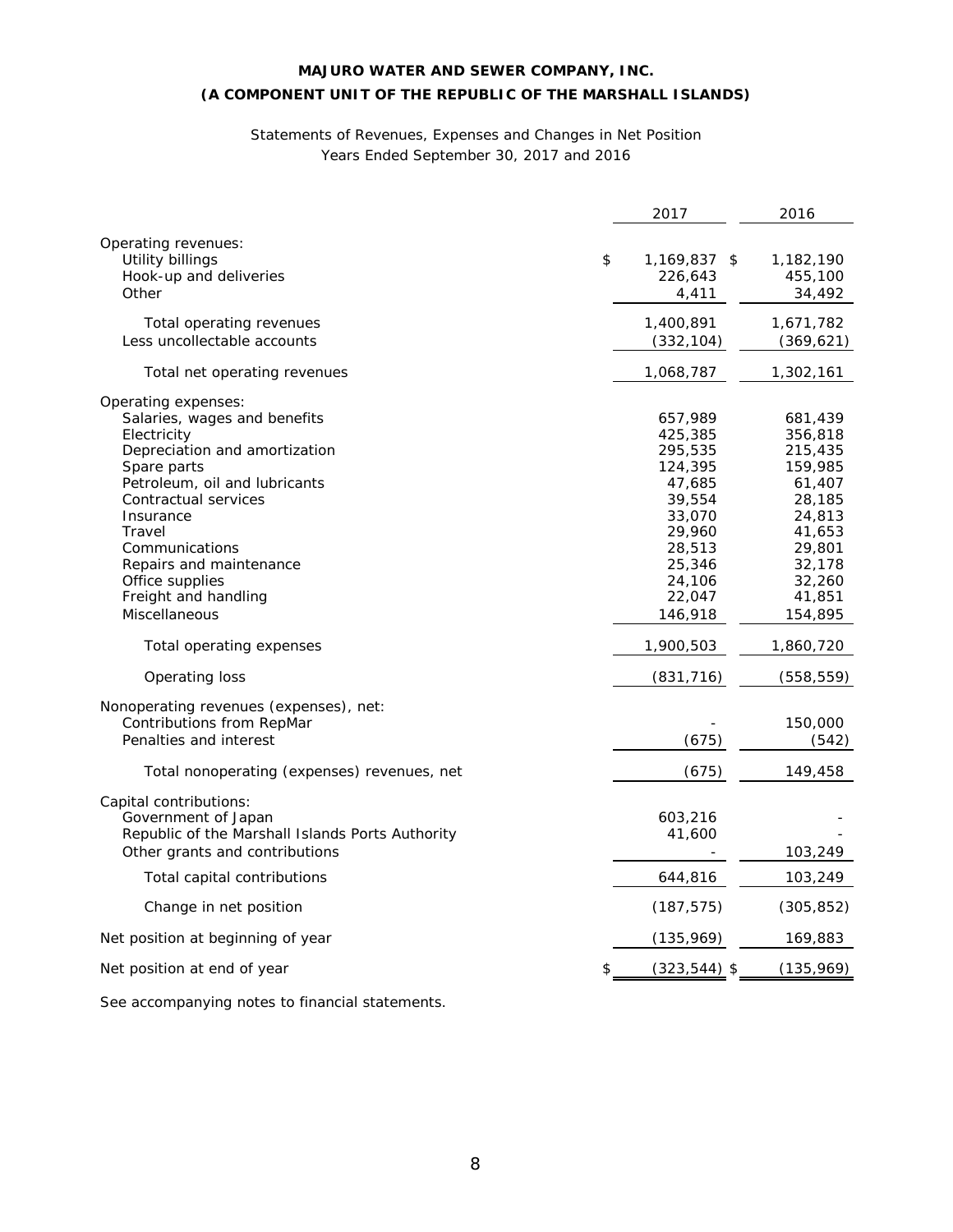### Statements of Cash Flows

Years Ended September 30, 2017 and 2016

|                                                                                                                                                                                                                       | 2017                                                 | 2016                                                    |
|-----------------------------------------------------------------------------------------------------------------------------------------------------------------------------------------------------------------------|------------------------------------------------------|---------------------------------------------------------|
| Cash flows from operating activities:<br>Cash received from customers<br>Cash payments to suppliers for goods and services<br>Cash payments to employees for services                                                 | \$<br>1,116,901 \$<br>(439, 859)<br>(667, 176)       | 1,304,042<br>(766, 030)<br>(649, 119)                   |
| Net cash provided by (used for) operating activities                                                                                                                                                                  | 9,866                                                | (111, 107)                                              |
| Cash flows from noncapital financing activities:<br>Contributions received from RepMar<br>Penalties and interest paid                                                                                                 | (675)                                                | 150,000<br>(542)                                        |
| Net cash provided by (used for) noncapital financing activities                                                                                                                                                       | (675)                                                | 149,458                                                 |
| Cash flows from capital and related financing activities:<br>Capital contributions received<br>Acquisition of capital assets                                                                                          | 90,800<br>(269, 683)                                 | 72,800<br>(40, 958)                                     |
| Net cash provided by (used for) capital and related financing<br>activities                                                                                                                                           | (178, 883)                                           | 31,842                                                  |
| Net change in cash                                                                                                                                                                                                    | (169, 692)                                           | 70,193                                                  |
| Cash at beginning of year                                                                                                                                                                                             | 325,306                                              | 255,113                                                 |
| Cash at end of year                                                                                                                                                                                                   | 155,614 \$                                           | 325,306                                                 |
| Reconciliation of operating loss to net cash provided by (used for)<br>operating activities:<br>Operating loss<br>Adjustments to reconcile operating loss to net cash provided by<br>(used for) operating activities: | \$<br>$(831, 716)$ \$                                | (558, 559)                                              |
| Depreciation and amortization<br>Uncollectable accounts<br>(Increase) decrease in assets:<br>Receivables:                                                                                                             | 295,535<br>332,104                                   | 215,435<br>369,621                                      |
| Utility<br>Affiliates<br>Other<br>Inventory<br>Prepaid expenses<br>Increase (decrease) in liabilities:                                                                                                                | (261, 268)<br>(27, 701)<br>4,979<br>26,579<br>65,921 | (347,508)<br>45,332<br>(65, 564)<br>(192, 857)<br>1,802 |
| Accounts payable<br>Payable to affiliates<br>Other accrued liabilities                                                                                                                                                | 26,272<br>367,808<br>11,353                          | 35,145<br>374,693<br>11,353                             |
| Net cash provided by (used for) operating activities                                                                                                                                                                  | \$<br>9,866 \$                                       | (111, 107)                                              |
| Summary disclosure of noncash financing activities:<br>Capital assets donated by foreign donors:                                                                                                                      |                                                      |                                                         |
| Capital assets<br>Capital contributions                                                                                                                                                                               | \$<br>$(554, 016)$ \$<br>554,016                     | (103, 249)<br>103,249                                   |
|                                                                                                                                                                                                                       |                                                      |                                                         |
|                                                                                                                                                                                                                       |                                                      |                                                         |

See accompanying notes to financial statements.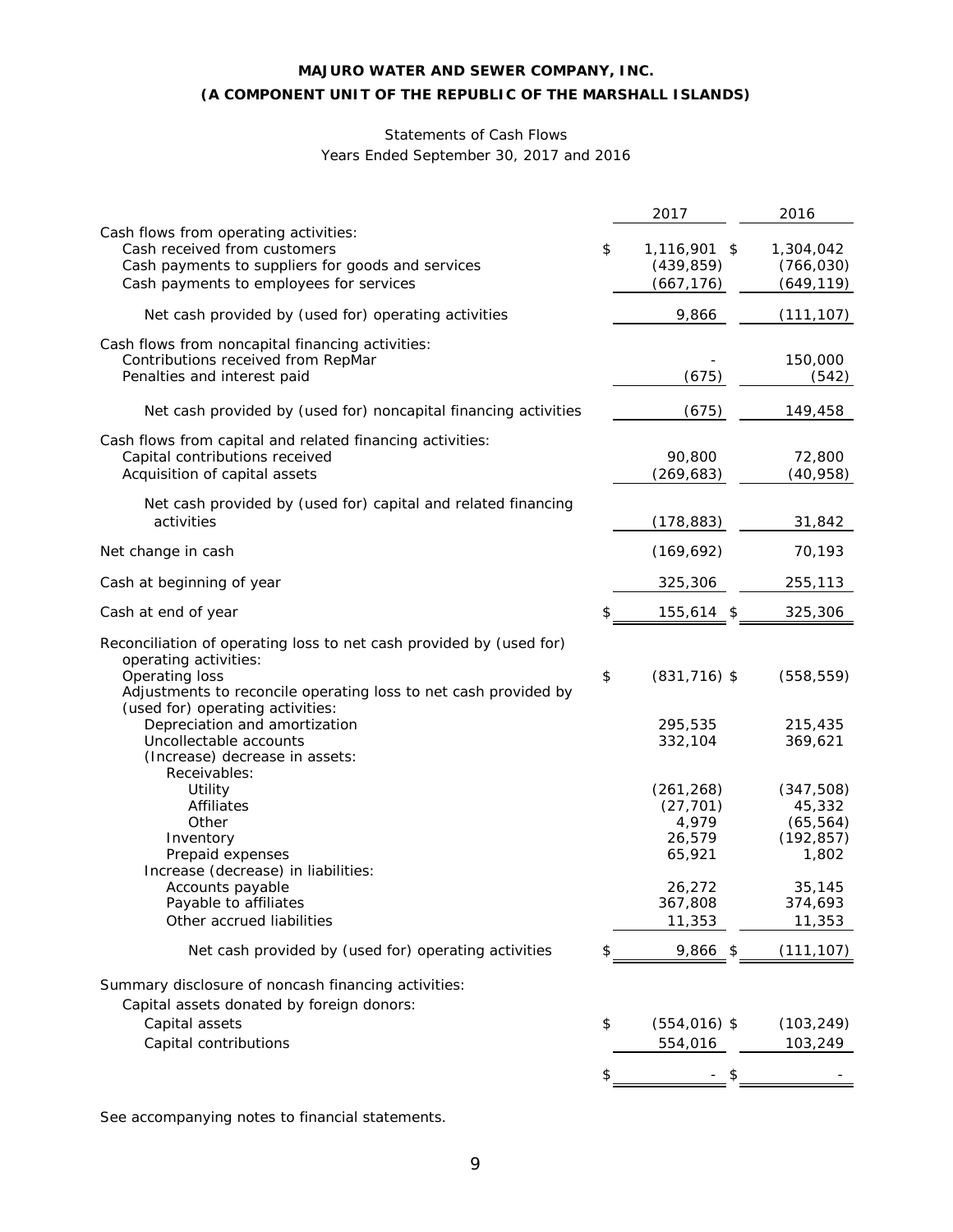Notes to Financial Statements September 30, 2017 and 2016

#### (1) Organization

Majuro Water and Sewer Company, Inc. (MWSC) was granted a corporate charter by the Cabinet of the Republic of the Marshall Islands (RepMar) on January 26, 1989. MWSC's principal lines of business are predominantly the collection and distribution of fresh water and wastewater. The principal markets for the collection and distribution of fresh water and wastewater are government agencies, businesses and residential customers located on the atoll of Majuro.

An exclusive franchise to construct, maintain and operate the fresh water, waste water and sewer system within Majuro Atoll was granted to MWSC by RepMar on March 9, 1989. Simultaneously, RepMar leased to MWSC, at no cost, the Majuro Atoll fresh water, waste water and sewer system. The term of both the lease and the franchise was for a ten year period commencing on March 9, 1989, and was to continue thereafter unless terminated by either party six months after written notice to the other.

On February 19, 2003, RepMar and MWSC entered into a Water and Sewer Franchise Agreement (the Agreement) to provide water and sewer service to the atoll of Majuro. The Agreement incorporates a lease agreement for MWSC to lease from RepMar the water and sewer system for a period of ten years at a rate of \$100,000 per annum, commencing three years after the lease is in effect (February 19, 2006). The Agreement also forgave loans related to the construction of the water and sewer system and transferred the water system infrastructure to RepMar. RepMar and MWSC elected to record the forgiveness of these loans, and the related transfer of the water and sewer system asset from MWSC to RepMar, during the year ended September 30, 2002.

MWSC's financial statements are incorporated into the financial statements of RepMar as a component unit.

#### (2) Summary of Significant Accounting Policies

GASB Statement No. 34, *Basic Financial Statements - and Management's Discussion and Analysis - for State and Local Governments*, which was subsequently amended by GASB Statement No. 37, *Basic Financial Statements - and Management's Discussion and Analysis for State and Local Governments: Omnibus*, and modified by GASB Statement No. 38, *Certain Financial Statement Note Disclosures*, establishes financial reporting standards for governmental entities which require that management's discussion and analysis of the financial activities be included with the basic financial statements and notes and modifies certain other financial statement disclosure requirements.

To conform to the requirements of GASB Statement 34, equity is presented in the following net position categories:

- Net investment in capital assets capital assets, net of accumulated depreciation, plus construction or improvement of those assets.
- Restricted net position resources in which MWSC is legally or contractually obligated to spend resources in accordance with restrictions either externally imposed by creditors, grantors, contributors, and the like, or imposed by law.
- Unrestricted net position that is not subject to externally imposed stipulations. Unrestricted net position may be designated for specific purposes by action of management or the Board of Directors or may otherwise be limited by contractual agreements with outside parties.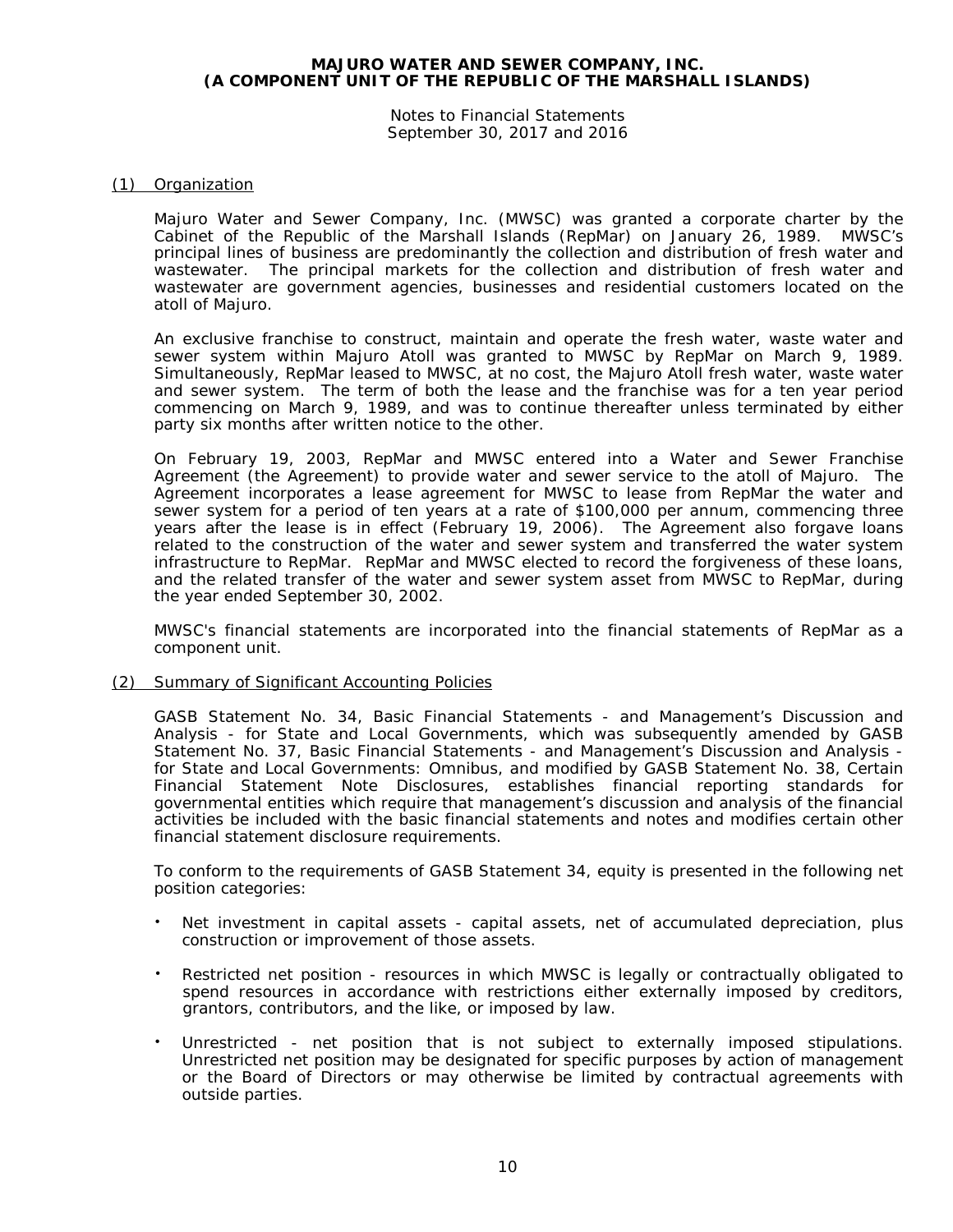Notes to Financial Statements September 30, 2017 and 2016

#### (2) Summary of Significant Accounting Policies, Continued

#### **Estimates**

The preparation of financial statements in accordance with accounting principles generally accepted in the United States of America requires management to make estimates and assumptions that affect the reported amounts of assets and deferred outflows of resources, liabilities and deferred inflows of resources, and disclosure of contingent assets and liabilities at the date of the financial statements and the reported amounts of revenues and expenses during the reporting period. Actual results could differ from those estimates.

#### Basis of Accounting

Proprietary funds are accounted for on a flow of economic resources measurement focus. With this measurement focus, all assets and deferred outflows of resources, and liabilities and deferred inflows of resources associated with the operation of the fund are included in the statements of net position. Proprietary fund operating statements present increases and decreases in net position. The accrual basis of accounting is utilized by proprietary funds. Under this method, revenues are recorded when earned and expenses are recorded at the time liabilities are incurred. MWSC considers utility revenues and costs that are directly related to utility operations to be operating revenues and expenses. Revenues and expenses related to financing and other activities are reflected as nonoperating.

#### Operating and Non-Operating Revenue and Expenses

Operating revenues and expenses generally result directly from the operation and maintenance of MWSC. Non-operating revenues and expenses result from capital and related financing activities as well as certain other non-recurring income and expense items. Other capital grants and contributions for the years ended September 30, 2017 and 2016, consist of the following:

|                        | 2017                                                                                                | 2016      |
|------------------------|-----------------------------------------------------------------------------------------------------|-----------|
| Asian Development Bank | $\Delta \alpha$ , and $\Delta \beta$ , and $\Delta \beta$ , and $\Delta \beta$ , and $\Delta \beta$ | \$103,249 |

#### Cash

Custodial credit risk is the risk that in the event of a bank failure, MWSC's deposits may not be returned to it. Such deposits are not covered by depositor insurance and are either uncollateralized or collateralized with securities held by the pledging financial institution or held by the pledging financial institution but not in the depositor-government's name. MWSC does not have a deposit policy for custodial credit risk.

For purposes of the statements of net position and of cash flows, cash is defined as cash on hand and cash held in demand accounts. As of September 30, 2017 and 2016, cash was \$155,614 and \$325,306, respectively, and the corresponding bank balances were \$211,373 and \$308,049, respectively. Of the bank balances, \$84,483 and \$285,035, respectively, are maintained in a financial institution subject to Federal Deposit Insurance Corporation (FDIC) insurance with the remaining amounts of \$126,890 and \$23,014, respectively, being maintained in a financial institution not subject to depository insurance. As of September 30, 2017 and 2016, bank deposits in the amount \$84,483 and \$250,000, respectively, were FDIC insured. MWSC does not require collateralization of its cash deposits; therefore, deposit levels in excess of FDIC coverage are uncollateralized. Accordingly, these deposits were exposed to custodial credit risk. MWSC has not experienced any losses in such accounts and management believes it is not exposed to any significant credit risk on its deposits.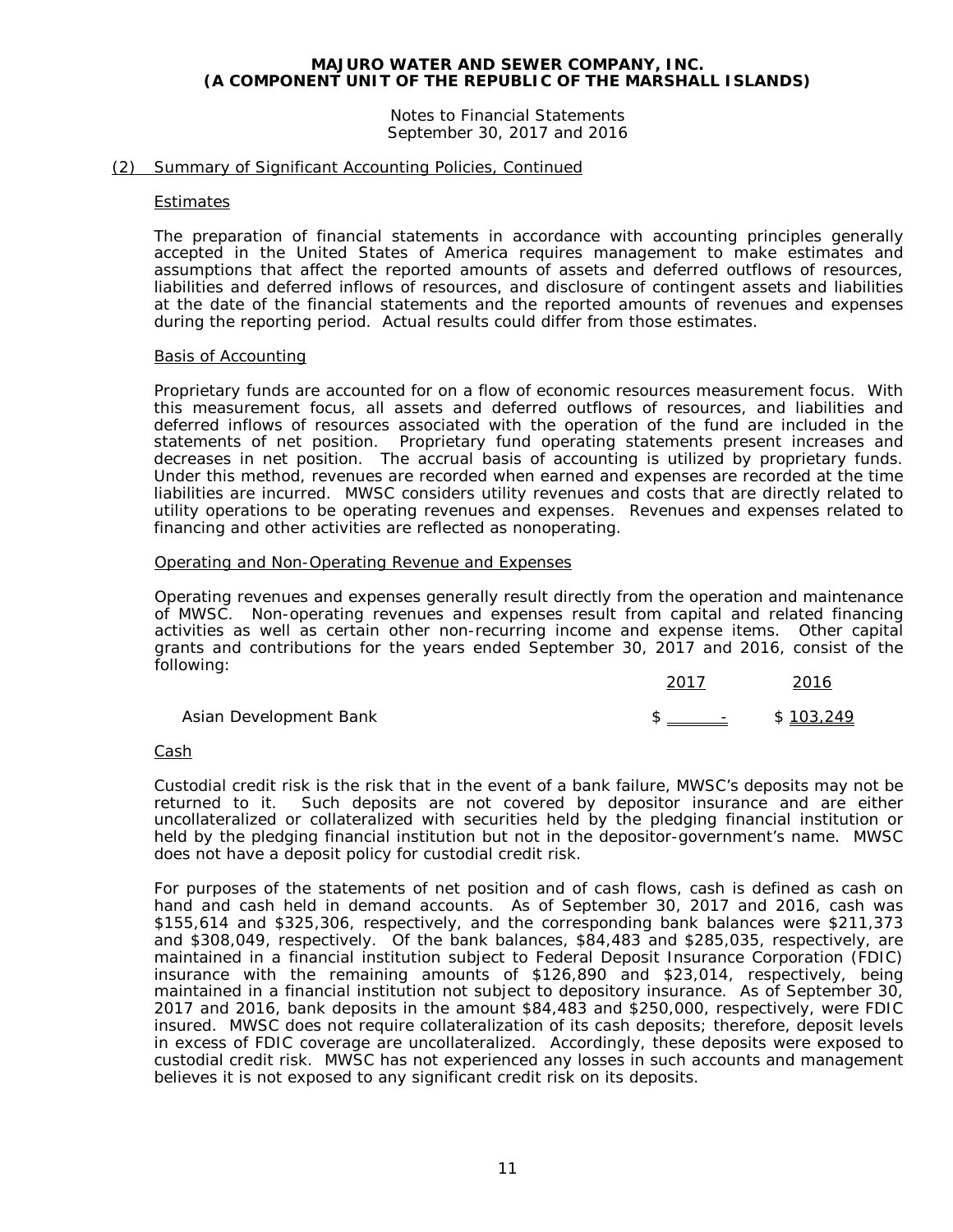Notes to Financial Statements September 30, 2017 and 2016

#### (2) Summary of Significant Accounting Policies, Continued

#### Receivables

All receivables are due from government agencies, businesses and individuals located within the Republic of the Marshall Islands and are interest free and uncollateralized. The allowance for doubtful accounts is stated at an amount which management believes will be adequate to absorb possible losses on accounts receivable that may become uncollectible based on evaluations of the collectibility of these accounts and prior collection experience. The allowance is established through a provision for bad debts charged to expense and accounts that are ultimately written-off are charged against the allowance.

#### Inventory

Inventory is valued at the lower of cost (first-in, first-out) or market (net realizable value).

#### Capital Assets

Capital assets are stated at cost. Depreciation of plant and equipment and amortization of leasehold improvements are calculated on the straight-line method based on the estimated useful lives of the respective assets. Individual items with a cost of \$500 and an expected useful life of two years or longer are capitalized. The estimated useful lives of these assets are as follows:

| Vehicles                             | $2 - 4$ years  |
|--------------------------------------|----------------|
| Office equipment                     | $3 - 8$ years  |
| Buildings and leasehold improvements | 4 years        |
| Machinery and equipment              | $5 - 10$ years |

#### Deferred Outflows of Resources

In addition to assets, the statement of net position will sometimes report a separate section for deferred outflows of resources. This separate financial statement element represents a consumption of net position that applies to a future period and so will not be recognized as an outflow of resources (deduction of net position) until then. MWSC has no items that qualify for reporting in this category.

#### Deferred Inflows of Resources

In addition to liabilities, the statement of net position will sometimes report a separate section for deferred inflows of resources. This separate financial statement element represents an acquisition of net position that applies to a future period and so will not be recognized as an inflow of resources (additions to net position) until then. MWSC has no items that qualify for reporting in this category.

#### **Taxes**

Corporate profits are not subject to income tax in the Republic of the Marshall Islands. The Government of the Republic of the Marshall Islands imposes a gross revenue tax of 3% on revenues. Pursuant to the Income Tax Act of 1989, as amended, sales of water and sewer services by public utility companies are exempt from gross revenue tax. Accordingly, MWSC is exempt from this tax relating to gross revenue from sales of water and sewer services.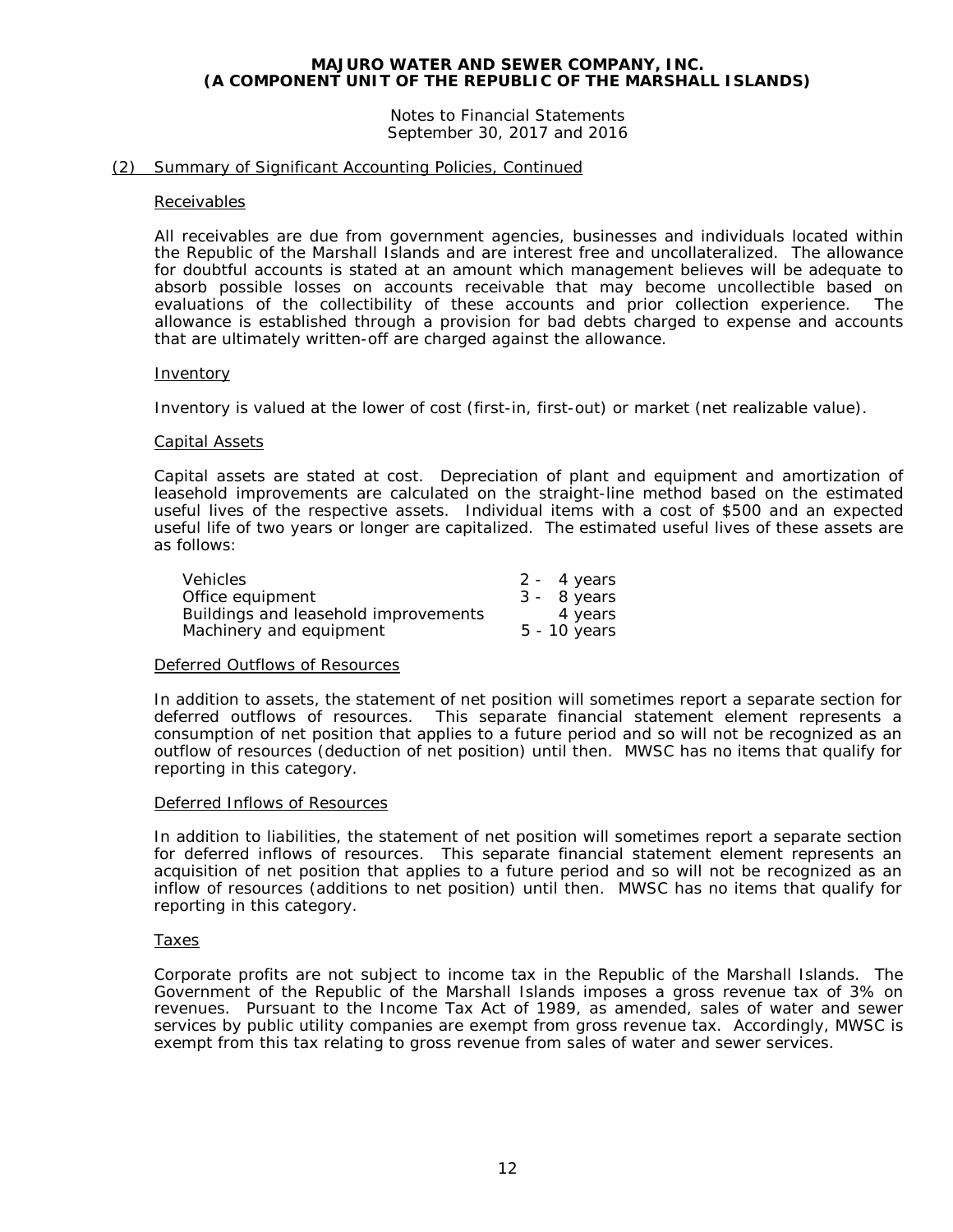Notes to Financial Statements September 30, 2017 and 2016

#### (2) Summary of Significant Accounting Policies, Continued

#### Revenue Recognition

Sales of water are recorded as billed to customers on a monthly billing cycle basis with customer water meters being read at the end of each month. Revenue is recognized in the period the meters are read. Wastewater treatment is billed at a flat rate of \$12 per month for residential accounts and \$9 per pan for commercial and government accounts. Water delivery sales and hook-up fees are recorded when the services are provided to customers.

#### New Accounting Standards

During the year ended September 30, 2017, MWSC implemented the following pronouncements:

- GASB Statement No. 73, *Accounting and Financial Reporting for Pensions and Related Assets That Are Not Within the Scope of GASB Statement 68, and Amendments to Certain Provisions of GASB Statements 67 and 68*, which aligns the reporting requirements for pensions and pension plans not covered in GASB Statements 67 and 68 with the reporting requirements in Statement 68.
- GASB Statement No. 74, *Financial Reporting for Postemployment Benefit Plans Other Than Pension Plans*, which replaces Statements No. 43, *Financial Reporting for Postemployment Benefit Plans Other Than Pension Plans,* as amended, and No. 57, *OPEB Measurements by Agent Employers and Agent Multiple-Employer Plans*, and addresses financial reporting requirements for governments whose employees are provided with postemployment benefits other than pensions (other postemployment benefits or OPEB).
- GASB Statement No. 77, *Tax Abatement Disclosures*, which requires governments that enter into tax abatement agreements to disclose certain information about the agreements.
- GASB Statement No. 78, *Pensions Provided through Certain Multiple-Employer Defined Benefit Pension Plans*, which addresses a practice issue regarding the scope and applicability of Statement No. 68, *Accounting and Financial Reporting for Pensions*.
- GASB Statement No. 80, *Blending Requirements for Certain Component Units - an amendment of GASB Statement No. 14*, which improves financial reporting by clarifying the financial statement presentation requirements for certain component units.
- GASB Statement No. 82, *Pension Issues - an amendment of GASB Statements No. 67, No. 68, and No. 73*, which addresses issues regarding (1) the presentation of payrollrelated measures in required supplementary information, (2) the selection of assumptions and the treatment of deviations from the guidance in an Actuarial Standard of Practice for financial reporting purposes, and (3) the classification of payments made by employers to satisfy employee (plan member) contribution requirements.

The implementation of these statements did not have a material effect on the accompanying financial statements.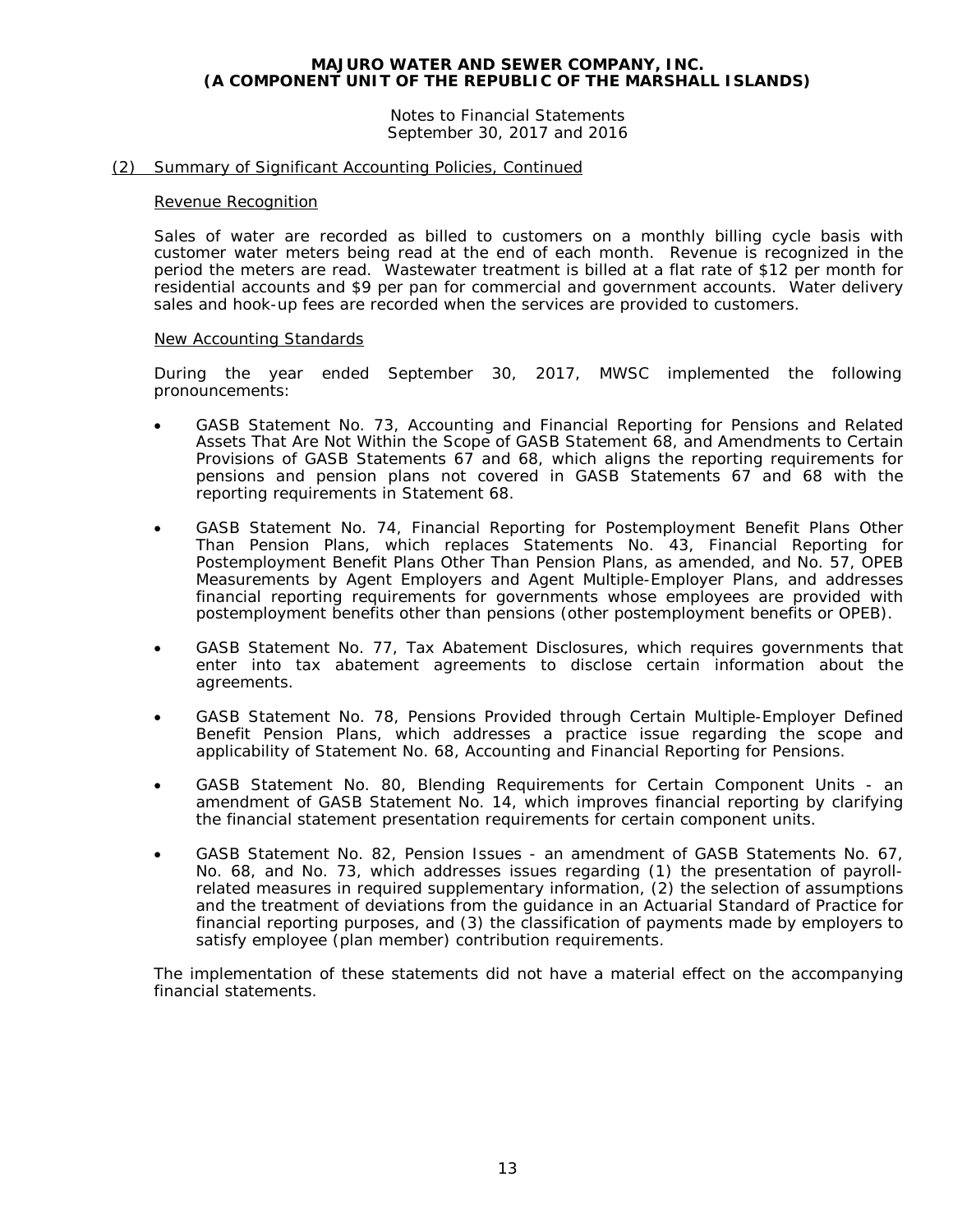Notes to Financial Statements September 30, 2017 and 2016

#### (2) Summary of Significant Accounting Policies, Continued

#### New Accounting Standards, Continued

In June 2015, GASB issued Statement No. 75, *Accounting and Financial Reporting for Postemployment Benefits Other Than Pensions*, which replaces the requirements of Statements No. 45, *Accounting and Financial Reporting by Employers for Postemployment Benefits Other Than Pensions*, as amended, and No. 57, *OPEB Measurements by Agent Employers and Agent Multiple-Employer Plans*, and provides guidance on reporting by governments that provide OPEB to their employees and for governments that finance OPEB for employees of other governments. The provisions in Statement No. 75 are effective for fiscal years beginning after June 15, 2017. Management does not believe that the implementation of this statement will have a material effect on the financial statements.

In March 2016, GASB issued Statement No. 81, *Irrevocable Split-Interest Agreements,* which improves accounting and financial reporting for irrevocable split-interest agreements by providing recognition and measurement guidance for situations in which a government is a beneficiary of the agreement. The provisions in Statement No. 81 are effective for fiscal years beginning after December 15, 2016. Management does not believe that the implementation of this statement will have a material effect on the financial statements.

In November 2016, GASB issued Statement No. 83, *Certain Asset Retirement Obligations*, which addresses accounting and financial reporting for certain asset retirement obligations (AROs) associated with the retirement of a tangible capital asset. The provisions in Statement No. 83 are effective for fiscal years beginning after June 15, 2018. Management does not believe that the implementation of this statement will have a material effect on the financial statements.

In January 2017, GASB issued Statement No. 84, *Fiduciary Activities*, which establishes criteria for identifying fiduciary activities of all state and local governments. The provisions in Statement No. 84 are effective for fiscal years beginning after December 15, 2018. Management does not believe that the implementation of this statement will have a material effect on the financial statements.

In March 2017, GASB issued Statement No. 85, *Omnibus 2017*, which addresses practice issues that have been identified during implementation and application of certain GASB Statements including issues related to blending component units, goodwill, fair value measurement and application, and postemployment benefits (pensions and other postemployment benefits). The provisions in Statement No. 85 are effective for fiscal years beginning after June 15, 2017. Management does not believe that the implementation of this statement will have a material effect on the financial statements.

In May 2017, GASB issued Statement No. 86, *Certain Debt Extinguishment Issues*, which improves consistency in accounting and financial reporting for in-substance defeasance of debt. The provisions in Statement No. 86 are effective for fiscal years beginning after June 15, 2017. Management does not believe that the implementation of this statement will have a material effect on the financial statements.

In June 2017, GASB issued Statement No. 87, *Leases*, which establishes a single model for lease accounting based on the foundational principle that leases are financings of the right to use an underlying asset. The provisions in Statement No. 87 are effective for fiscal years beginning after December 15, 2019. Management has yet to determine whether the implementation of this statement will have a material effect on the financial statements.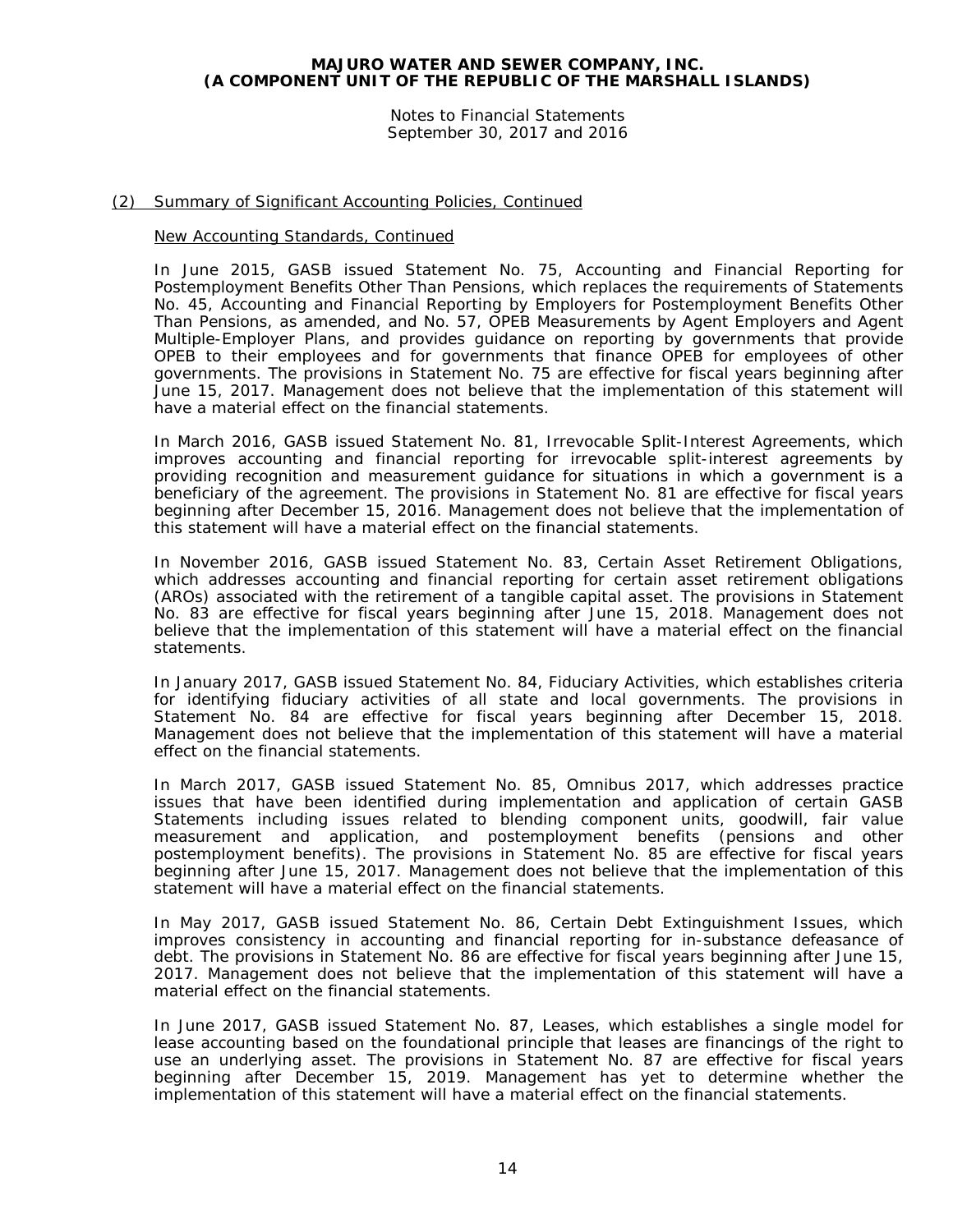Notes to Financial Statements September 30, 2017 and 2016

#### (3) Risk Management

MWSC is exposed to various risks of loss related to torts; theft of, damage to, and destruction of assets; errors and omissions; injuries to employees; and natural disasters. MWSC has elected to purchase commercial insurance from independent third parties for the risks of loss to which it is exposed. However, as of September 30, 2017 and 2016, respectively, MWSC is self-insured for any losses that could befall its buildings, equipment and inventory. Claims expenses and liabilities are reported when it is probable that a loss has occurred and the amount of that loss can be reasonably estimated. No losses as a result of these risks have occurred in any of the past three years.

#### (4) Capital Assets

Capital asset activity for the years ended September 30, 2017 and 2016 was as follows:

|                                                   |               | 2017             |             |               |
|---------------------------------------------------|---------------|------------------|-------------|---------------|
|                                                   | October 1,    |                  |             | September 30, |
|                                                   | 2016          | <u>Additions</u> | Retirements | <u>2017</u>   |
| Vehicles                                          | 161,973<br>\$ | \$<br>142,500    | \$ (49,300) | \$<br>255,173 |
| Machinery and equipment                           | 699,537       | 665,171          | (24, 114)   | 1,340,594     |
| Office equipment                                  | 225,917       | 16,028           | (17, 290)   | 224,655       |
| Buildings and leasehold                           |               |                  |             |               |
| improvements                                      | 952,501       |                  |             | 952,501       |
|                                                   | 2,039,928     | 823,699          | (90, 704)   | 2,772,923     |
| Less accumulated depreciation<br>and amortization | (901, 588)    | (295, 535)       | 90,704      | (1, 106, 419) |
|                                                   |               |                  | \$          |               |
|                                                   | \$1,138,340   | \$ 528,164       |             | \$1,666,504   |
|                                                   |               | 2016             |             |               |
|                                                   | October 1,    |                  |             | September 30, |
|                                                   | 2015          | Additions        | Retirements | 2016          |
| Vehicles                                          | 204,945<br>\$ | \$<br>32,278     | \$(75,250)  | \$<br>161,973 |
| Machinery and equipment                           | 609,879       | 89,658           |             | 699,537       |
| Office equipment                                  | 203,646       | 22,271           |             | 225,917       |
| Buildings and leasehold                           |               |                  |             |               |
| improvements                                      | 952,501       |                  |             | 952,501       |
|                                                   | 1,970,971     | 144,207          | (75, 250)   | 2,039,928     |
| Less accumulated depreciation                     |               |                  |             |               |
| and amortization                                  | (761, 403)    | (215, 435)       | 75,250      | (901, 588)    |
|                                                   | \$1,209,568   | $$-(71,228)$     | \$          | \$1,138,340   |

During the years ended September 30, 2017 and 2016, MWSC was the beneficiary of certain donated capital assets of \$554,016 and \$103,249, respectively, from foreign donors.

#### (5) Restricted Net Position

Restricted net position at September 30, 2017 and 2016, consists of the following:

|                                    | 2017      | 2016      |
|------------------------------------|-----------|-----------|
| RepMar:                            |           |           |
| Compact of Free Association Public |           |           |
| Infrastructure Sector Grants       | \$ 85.300 | \$155,083 |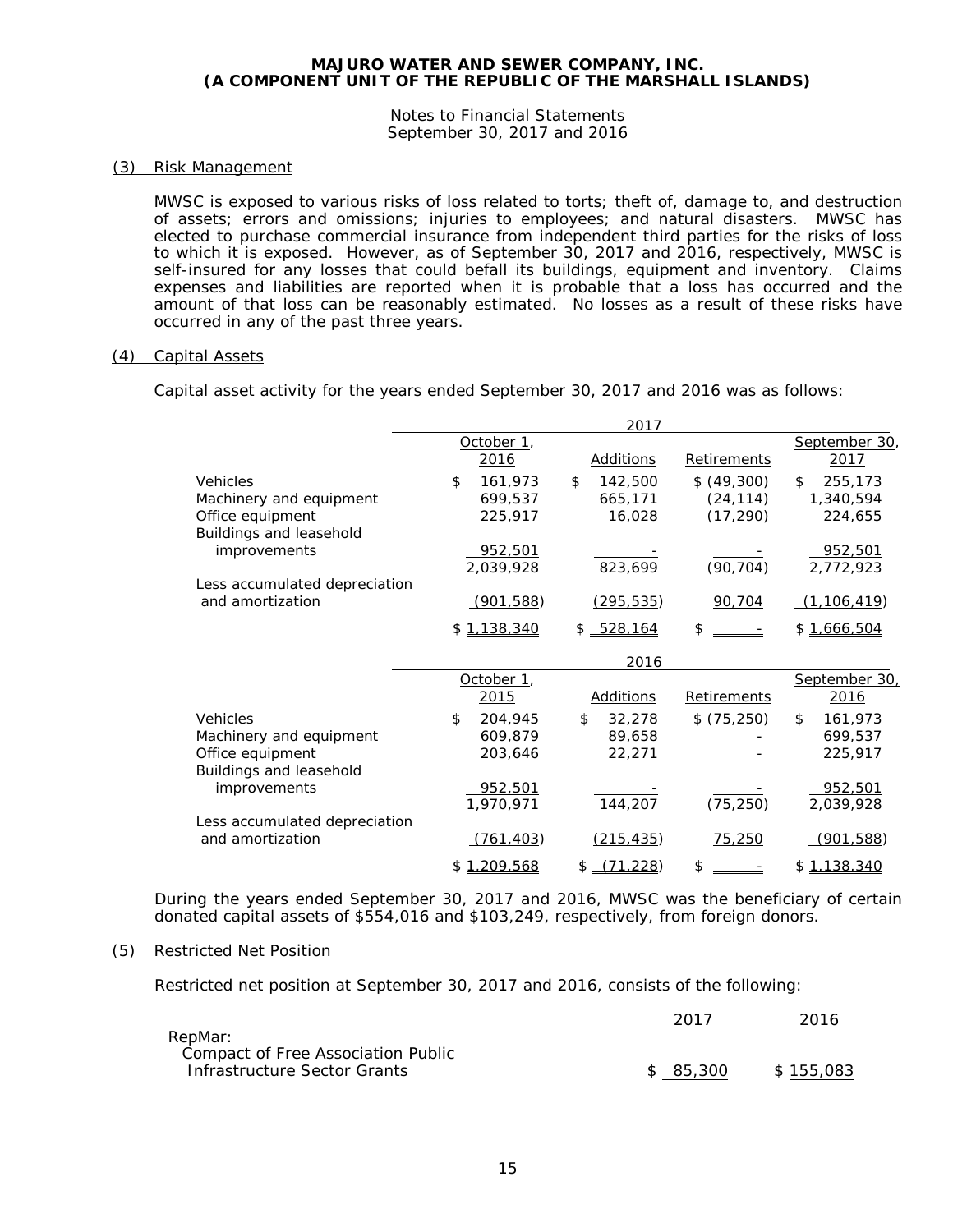Notes to Financial Statements September 30, 2017 and 2016

#### (6) Related Party Transactions

MWSC is a component unit of RepMar and is therefore affiliated with all RepMar-owned and affiliated entities. MWSC's utility service is provided to RepMar and all RepMar-owned and affiliated entities. Services are extended to these entities at more favorable terms and conditions than those afforded to third parties. MWSC utilizes services from certain affiliated entities at substantially more favorable terms and conditions than those provided to third parties.

During the year ended September 30, 2016, MWSC received contributions under the Compact of Free Association Public Infrastructure Sector grants from RepMar of \$150,000.

During the year ended September 30, 2017, RepMar made direct payments to a vendor of \$1,350,850 on behalf of MWSC for feasibility study associated with potential future Capital Improvement associated with the water reservoir. These payments were made under Compact Public Infrastructure Sector Grant. Total amount of Grant allocated amounted to \$1,800,000.

A summary of related party transactions for the years ended September 30, 2017 and 2016, and related receivable and payable balances as of September 30, 2017 and 2016, is as follows:

|                                                                                      |                 |                 | 2017                           |
|--------------------------------------------------------------------------------------|-----------------|-----------------|--------------------------------|
|                                                                                      | <b>Revenues</b> | <b>Expenses</b> | Receivables<br><b>Payables</b> |
| RepMar                                                                               | $$206,867$ \$   | 60,034          | 58,328 \$<br>\$<br>15,032      |
| Marshalls Energy Company, Inc. (MEC)<br>Marshall Islands National Telecommunications | 16,104          | 425,385         | 51,160<br>2,566,501            |
| Authority                                                                            | 6,926           | 18,287          | 6,354                          |
| Marshall Islands Social Security Administration                                      | 661             | 139,447         | 1,164                          |
| Majuro Resort, Inc.                                                                  | 47,305          | 2,193           | 10,776                         |
| Others                                                                               | 65,686          |                 | 57,534<br>822                  |
|                                                                                      | \$343,549       | \$645,346       | $$185,316$ $$2,582,355$        |
|                                                                                      |                 |                 |                                |
|                                                                                      |                 |                 | 2016                           |
|                                                                                      | Revenues        | <b>Expenses</b> | Receivables<br><b>Payables</b> |
|                                                                                      | $$272,978$ \$   | 26,234          | 11,899 \$<br>\$<br>8,944       |
| RepMar<br>Marshalls Energy Company, Inc. (MEC)                                       | 25,345          | 356,818         | 30,114<br>2,162,917            |
| Marshall Islands National Telecommunications                                         | 2,038           | 19,879          | 1,556<br>1,000                 |
| Authority                                                                            | 1,404           | 133,562         | 1,164<br>39,576                |
| Marshall Islands Social Security Administration<br>Majuro Resort, Inc.               | 52,893          | 532             | 1,239<br>5,746                 |
| <b>Others</b>                                                                        | 131,215         | 31,747          | 871<br>107,136                 |

Receivables from and payables to affiliates are uncollateralized, are interest free and have no set repayment terms.

#### (7) Commitment

On February 19, 2003, RepMar and MWSC entered into a franchise agreement to provide water and sewer service to the atoll of Majuro. The agreement incorporates a lease agreement for MWSC to lease from RepMar the water and sewer system for a period of ten years at a rate of \$100,000 per annum, commencing three years after the lease is in effect (February 19, 2006).

MWSC is currently delinquent on \$1,000,000 of payments for the franchise agreement dating back to 2003. The delinquent amount is based on a rate of \$100,000 per annum for 10 years.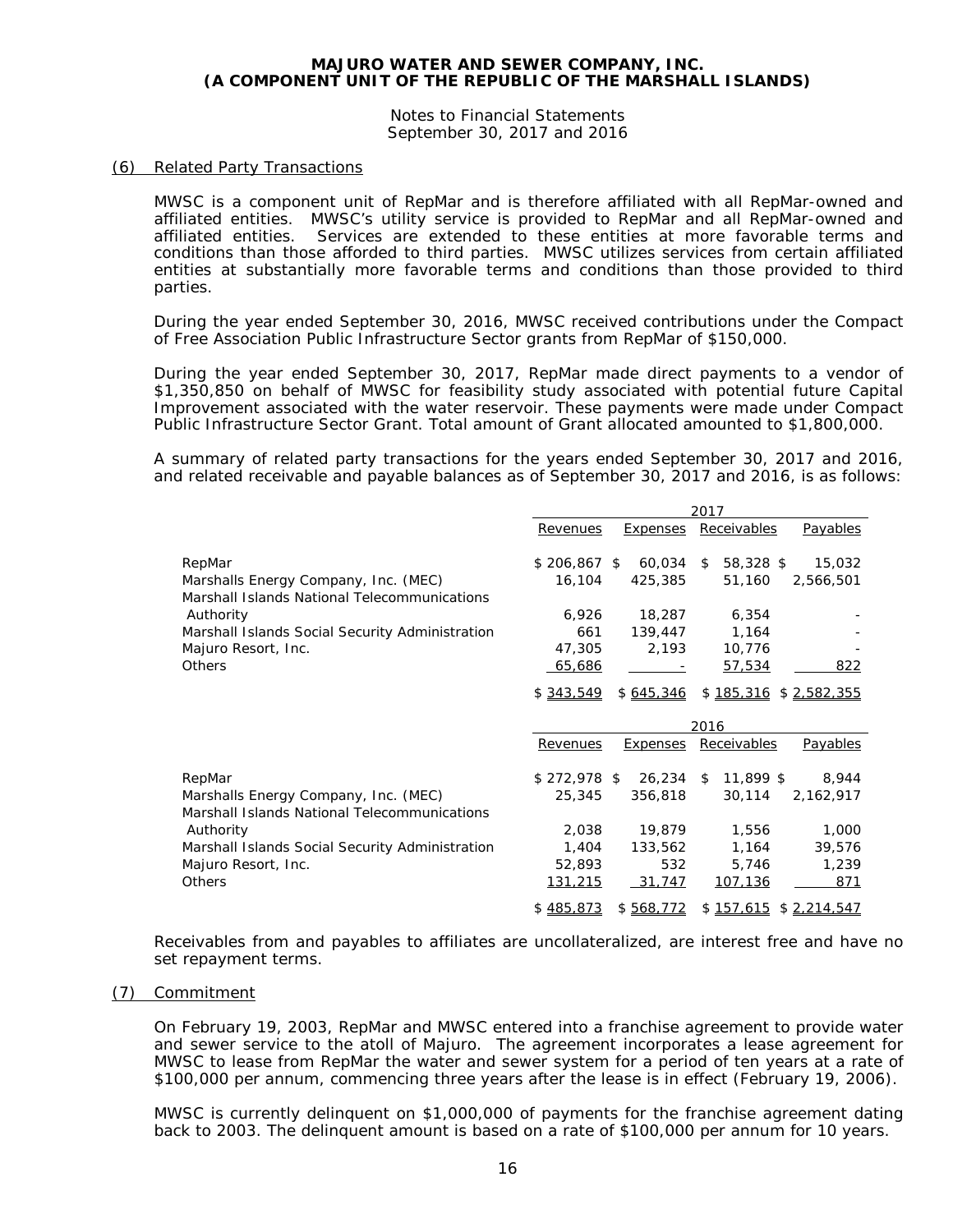Notes to Financial Statements September 30, 2017 and 2016

#### (7) Commitment, Continued

During the years ended September 30, 2017 and 2016, MWSC did not record the liability per the franchise agreement due to lack of capacity to make the payments in the foreseeable future. MWSC essentially depends on financing from RepMar and MEC to be able to continue as a going concern. Thus, management will negotiate the franchise terms with RepMar. If negotiations fail, MWSC may become liable for the above amounts but management does not believe that it will possess the ability to liquidate that liability.

#### (8) Going Concern

MWSC has incurred losses from operations of \$831,716 and \$558,559 during the years ended September 30, 2017 and 2016, respectively and used a substantial amount of working capital in its operation resulting in a working capital deficiency of \$1,990,048 at September 30, 2017.

Furthermore, at September 30, 2017, total liabilities exceeded total assets by \$323,544.

Management believes that the continuation of MWSC's operations is dependent upon the future financial support of RepMar, compensation by RepMar for the cost of actual utility service provided, the collection of long outstanding utility receivables, and/or significant improvements in operations, among other matters. Additionally, in order for MWSC to continue as a going concern, it may need to delay payments to the Marshalls Energy Company, Inc. a related party, for electricity usage.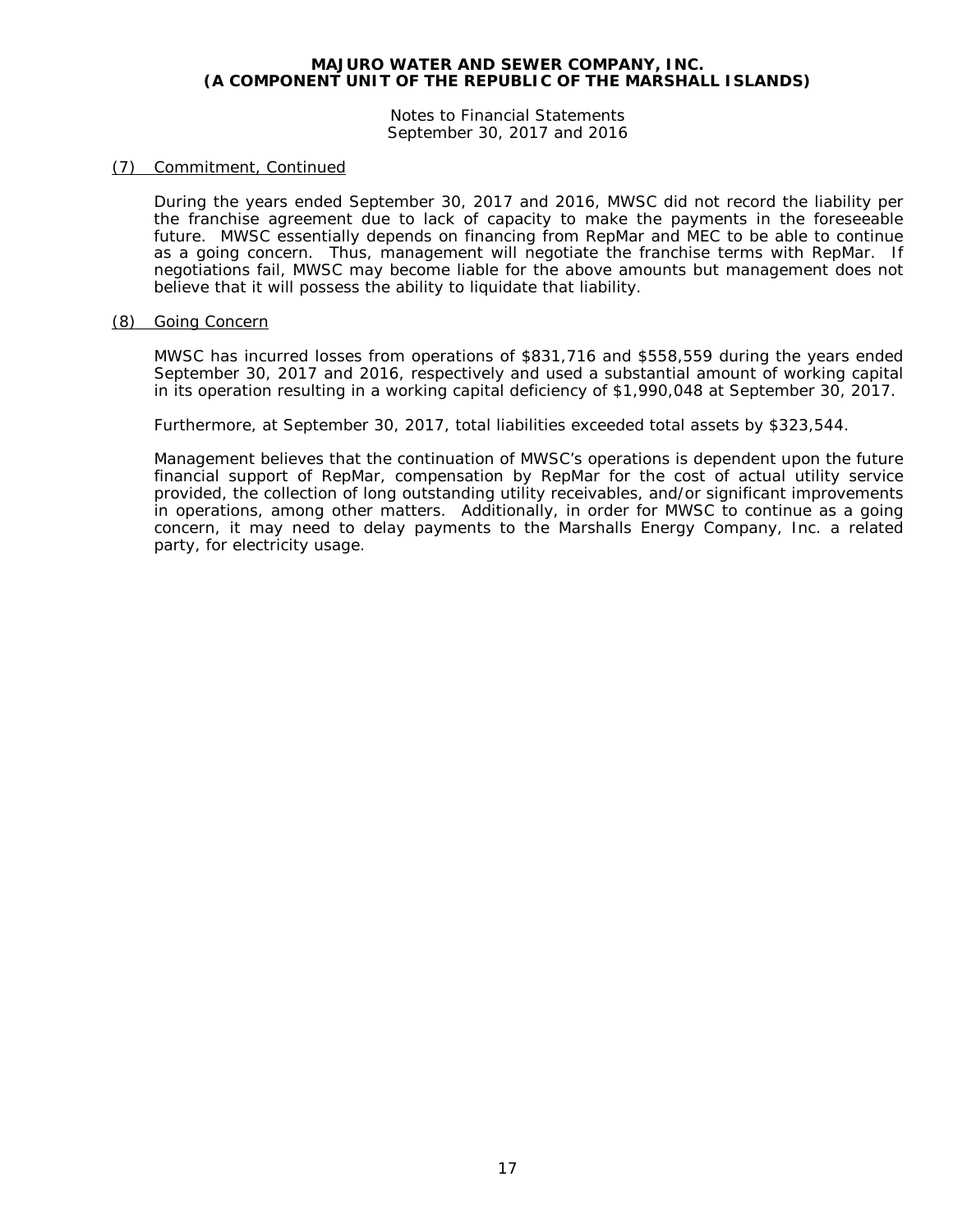

Deloitte & Touche LLP 361 South Marine Corps Drive Tamuning, GU 96913-3973 USA

Tel: +1 (671) 646-3884 Fax:  $+1$  (671) 649-4265

www.deloitte.com

#### **INDEPENDENT AUDITORS' REPORT ON INTERNAL CONTROL OVER FINANCIAL REPORTING AND ON COMPLIANCE AND OTHER MATTERS BASED ON AN AUDIT OF FINANCIAL STATEMENTS PERFORMED IN ACCORDANCE WITH** *GOVERNMENT AUDITING STANDARDS*

Board of Directors Majuro Water and Sewer Company, Inc.:

We have audited, in accordance with the auditing standards generally accepted in the United States of America and the standards applicable to financial audits contained in *Government Auditing Standards* issued by the Comptroller General of the United States, the financial statements of Majuro Water and Sewer Company, Inc. (MWSC), which comprise the statement of net position as of September 30, 2017, and the related statements of revenues, expenses, and changes in net position and of cash flows for the year then ended, and the related notes to the financial statements, and have issued our report thereon dated June 22, 2018. Our report included an emphasis-of-matter paragraph regarding going concern.

#### **Internal Control Over Financial Reporting**

In planning and performing our audit of the financial statements, we considered MWSC's internal control over financial reporting (internal control) to determine the audit procedures that are appropriate in the circumstances for the purpose of expressing our opinion on the financial statements, but not for the purpose of expressing an opinion on the effectiveness of MWSC's internal control. Accordingly, we do not express an opinion on the effectiveness of MWSC's internal control.

A *deficiency in internal control* exists when the design or operation of a control does not allow management or employees, in the normal course of performing their assigned functions, to prevent, or detect and correct, misstatements on a timely basis. A *material weakness* is a deficiency, or a combination of deficiencies, in internal control such that there is a reasonable possibility that a material misstatement of the entity's financial statements will not be prevented, or detected and corrected on a timely basis. A *significant deficiency* is a deficiency, or a combination of deficiencies, in internal control that is less severe than a material weakness, yet important enough to merit attention by those charged with governance.

Our consideration of internal control was for the limited purpose described in the first paragraph of this section and was not designed to identify all deficiencies in internal control that might be material weaknesses or significant deficiencies. Given these limitations, during our audit we did not identify any deficiencies in internal control that we consider to be material weaknesses. However, material weaknesses may exist that have not been identified.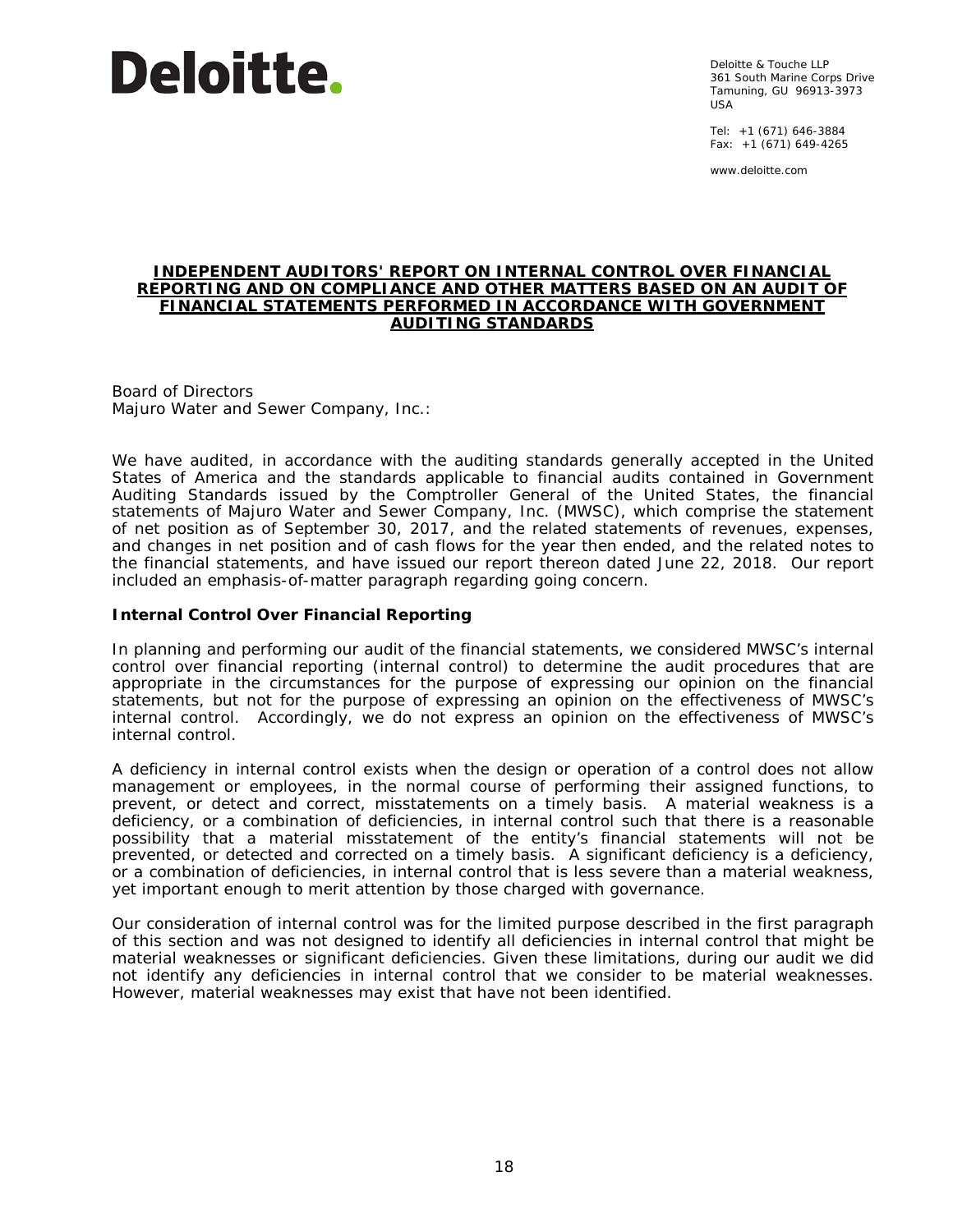# Deloitte.

# **Compliance and Other Matters**

As part of obtaining reasonable assurance about whether MWSC's financial statements are free from material misstatement, we performed tests of its compliance with certain provisions of laws, regulations, contracts, and grant agreements, noncompliance with which could have a direct and material effect on the determination of financial statement amounts. However, providing an opinion on compliance with those provisions was not an objective of our audit, and accordingly, we do not express such an opinion. The results of our tests disclosed no instances of noncompliance or other matters that are required to be reported under *Government Auditing Standards*.

#### **Purpose of this Report**

The purpose of this report is solely to describe the scope of our testing of internal control and compliance and the results of that testing, and not to provide an opinion on the effectiveness of the entity's internal control or on compliance. This report is an integral part of an audit performed in accordance with *Government Auditing Standards* in considering the entity's internal control and compliance. Accordingly, this communication is not suitable for any other purpose.

eloite Nachell

June 22, 2018